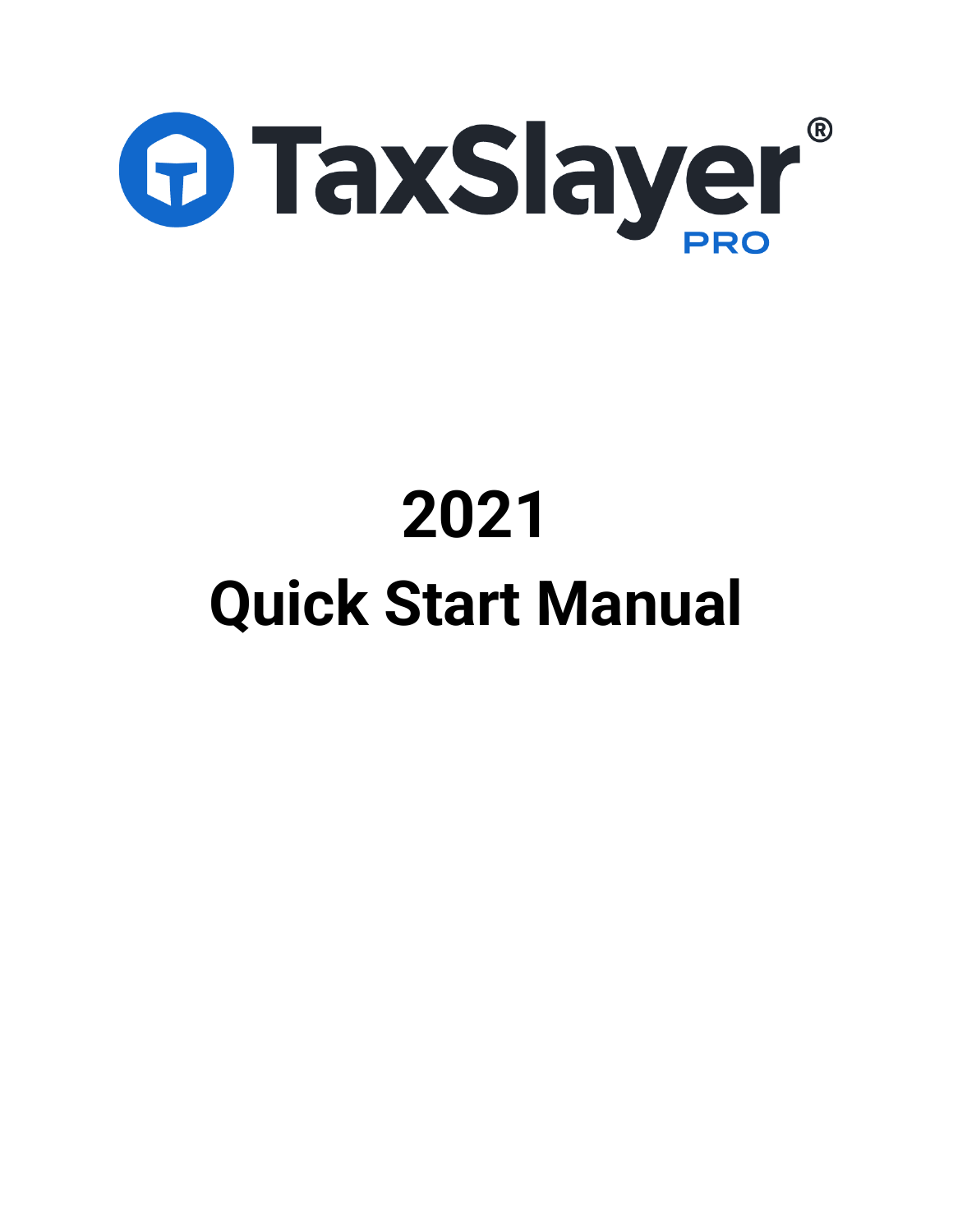# **Table of Contents**

| <b>Technical and Customer Support Options</b> | $3 - 4$   |
|-----------------------------------------------|-----------|
| Preinstallation Information                   | 5         |
| <b>Installing TaxSlayer Pro</b>               | 6         |
| Initial Configuration                         | $7 - 11$  |
| <b>Post-Installation Considerations</b>       | $12 - 13$ |
| <b>TaxSlayer Pro Main Menu</b>                | 14-15     |
| Toolbar Icons                                 | 16-17     |
| Overview of Creating a Tax Return             | 18-20     |
| Transmitting a Tax Return                     | 21-22     |
| Receiving Acknowledgements                    | 23        |
| Printing a Tax Return                         | 24        |
| Program Updates                               | $25 - 26$ |
| <b>Tax Office Checklists</b>                  | $27 - 28$ |
| Thank You For Purchasing TaxSlayer Pro        | 29        |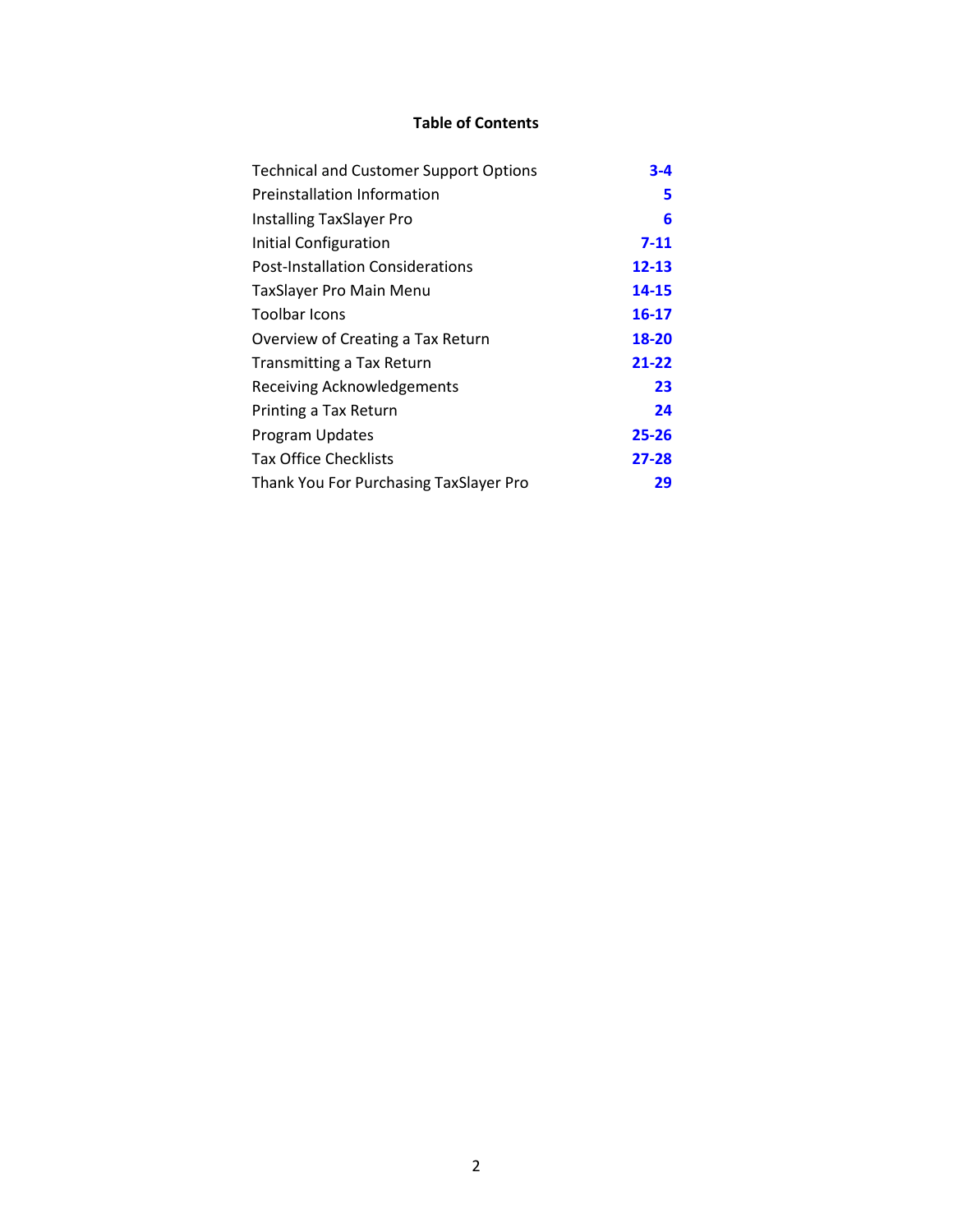## **Technical and Customer Support Options**

When it comes to needing answers, TaxSlayer Pro has you covered. We are committed to providing you the best technical and customer support in the industry. Our support team is ready and willing to help answer any questions you may have about the operation of the program. In addition to our awardwinning support team, we have created several avenues of information that will help you easily find the answers to your questions.

**Help Center** – The Help Center can be accessed anywhere in TaxSlayer Pro by selecting Help from the menu at the top of the screen, then Help Center. This is a great resource for quickly locating important phone numbers, pertinent IRS websites, and TaxSlayer Pro Support resources:

| <b>TaxSlayer Pro Support</b>                                                                         |                                                                                          | <b>IRS</b> Information                                                                                                                                           |                                                              |  |  |  |
|------------------------------------------------------------------------------------------------------|------------------------------------------------------------------------------------------|------------------------------------------------------------------------------------------------------------------------------------------------------------------|--------------------------------------------------------------|--|--|--|
| <b>Submit Support Ticket</b><br><b>Remote Desktop Support</b><br>Knowledgebase<br><b>Account Hub</b> | <b>Support Site</b><br><b>Support Hours</b><br><b>State Info</b><br><b>Release Notes</b> | <b>IRS Website</b><br><b>IRS Forms and Publications</b><br><b>Where's My Refund?</b><br><b>Where's My Amended Return?</b><br><b>IRS Information for Tax Pros</b> |                                                              |  |  |  |
|                                                                                                      |                                                                                          | <b>EIC Due Diligence Website</b>                                                                                                                                 |                                                              |  |  |  |
| <b>Contact Us</b><br><b>Customer Support:</b><br><b>Customer Support Fax:</b>                        | 706.868.0985<br>706.868.0263                                                             | <b>Health Care Information</b><br><b>IRS Mailing Addresses</b>                                                                                                   |                                                              |  |  |  |
| <b>Email Customer Support</b>                                                                        |                                                                                          | <b>IRS Contacts</b>                                                                                                                                              |                                                              |  |  |  |
| Sales:<br>Sales Fax:<br><b>Email Sales</b>                                                           | 888.420.1040<br>706.868.1955                                                             | <b>E-File Help Desk:</b><br><b>PTIN Support:</b><br><b>Practitioner Assistance:</b><br><b>Business Assistance:</b>                                               | 866.255.0654<br>877.613.7846<br>866.860.4259<br>800.829.4933 |  |  |  |
| Refund Advantage!                                                                                    | <b>Refund Advantage</b>                                                                  | <b>Social Security Admin:</b><br><b>Taxpayer Assistance:</b><br><b>Financial Mgmt. Svcs:</b><br>IRS Debt:                                                        | 800.772.1213<br>800.829.1040<br>800.304.3107<br>800.808.4262 |  |  |  |
|                                                                                                      | 800.967.4934 / visit site                                                                | <b>Identity Theft Hotline:</b><br><b>Report Tax Fraud:</b>                                                                                                       | 800.908.4490<br>800.829.0433                                 |  |  |  |

**TaxSlayer Pro [Knowledgebase](https://support.taxslayerpro.com/)** – The Knowledgebase contains hundreds of articles pertaining to the operation and navigation of TaxSlayer Pro. If you have questions on how to perform certain tasks within the program, you will most likely find your answers here. In addition, the Knowledge base will give you specific information about a menu you are currently viewing in the program. For example, if you are preparing a Schedule C and you have a question, you can select the KB Search icon at the top left of the screen to view articles specific to the Schedule C.

**Instructional Videos –** Sometimes it's better to visualize a task; that's why we created our instructional support videos at the TaxSlayer Pro website **[here](https://www.taxslayerpro.com/education/)**. These videos cover the fundamentals of TaxSlayer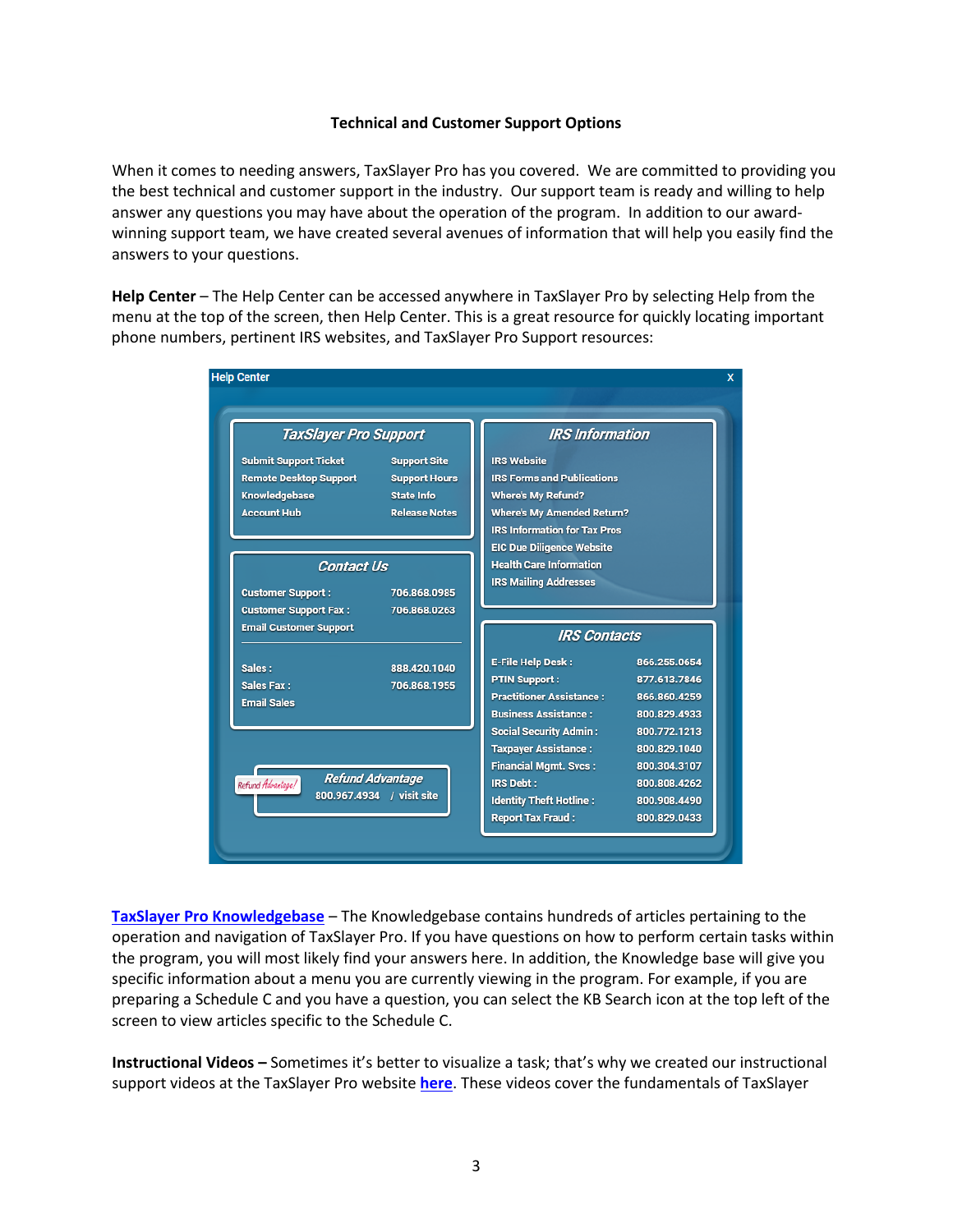Pro. If you are new to TaxSlayer Pro or if you have new preparers in your office, the support videos are a great place to start learning more about operating the program.

**The TaxBook WebLibrary** – TaxSlayer Pro has partnered with the best fast-answer tax reference solution – The TaxBook. All current customers of TaxSlayer Pro are offered The TaxBook at a significant discount off the retail price. With the complexity of federal and state tax laws and the ever-changing tax code, having a reliable resource to help you find the answers to tough tax questions is critical for your business. For more information about The TaxBook, click **[here](https://www.taxslayerpro.com/product-partnerships/the-tax-book-web-library-tax-preparer-resources/)**. To purchase The TaxBook, give us a call at 888.420.1040. Once you purchase The TaxBook, TaxSlayer Pro will automatically add The TaxBook WebLibrary icon to the toolbar at the top of the screen.

**Pro Support Blog –** The TaxSlayer Pro **[blog](https://www.taxslayerpro.com/blog/)** features news and pertinent information from the IRS, state agencies, and TaxSlayer Pro. Subscribe to the blog to have all published posts delivered directly to your email inbox.

**Email Support** – If you have a question that is not covered in our available resources, send our customer support staff an email. You can do this one of two ways:

- In the program, select Help at the top of the screen, then Help Center and choose Email Customer Support. This will open your web browser to a form you can complete, including your question.
- Send us an email from your own email account. Our support email address is [support@taxslayerpro.com.](mailto:support@taxslayerpro.com)

Either way, we'll respond to your email as soon as possible.

**Phone Support** – Call the TaxSlayer Pro Customer Support line at 706.868.0985. Before the start of the tax season in January, our hours are 8 AM to 5 PM Monday through Friday. Starting January 4, our hours are 8 AM to 9 PM ET Monday through Friday and 9 AM to 5 PM ET on Saturday.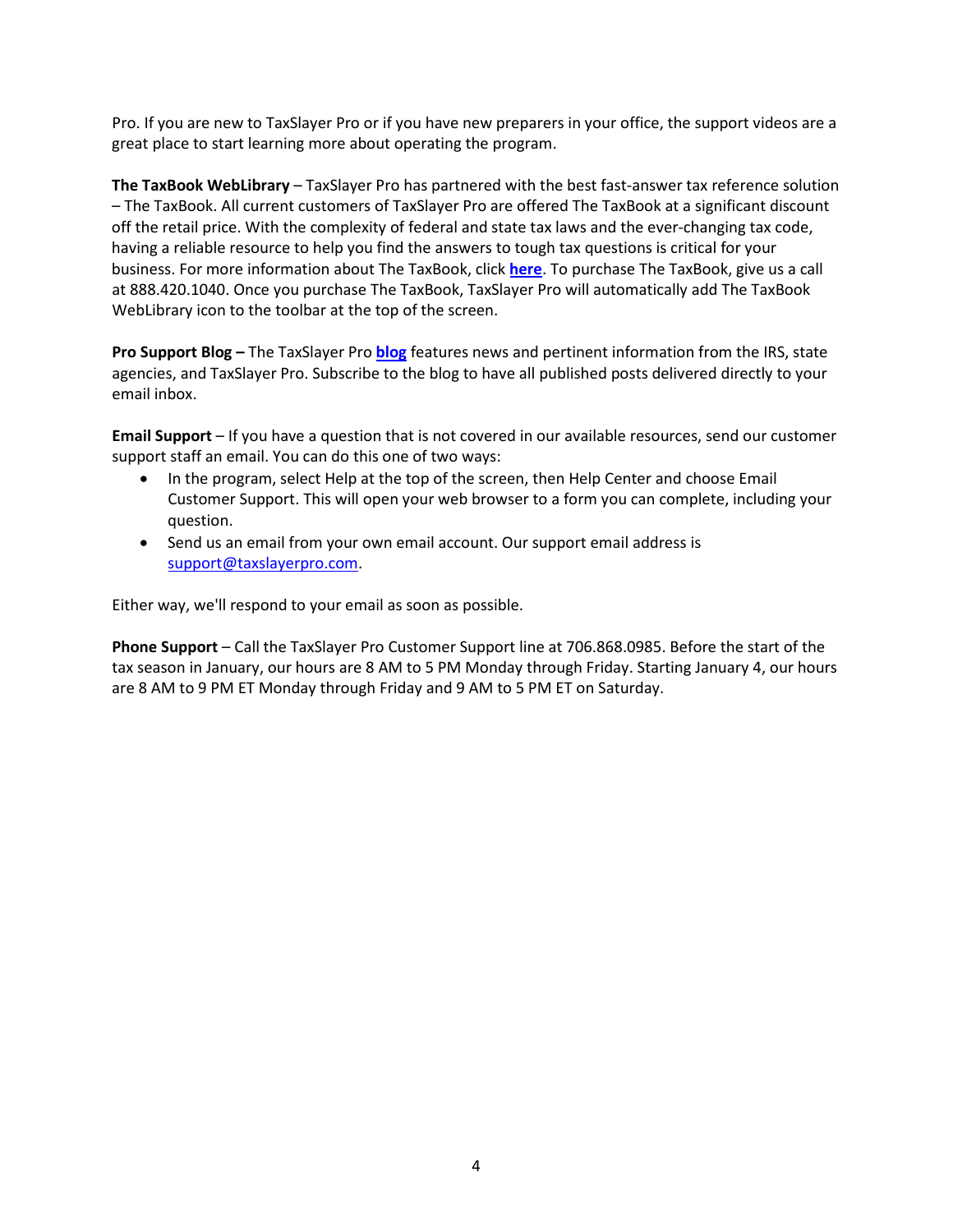# **Pre-installation Information**

**What's New in 2021?** – See our knowledgebase article **[here](https://support.taxslayerpro.com/hc/en-us/articles/4408337504538)** to find out what's changing in 2021.

**EFIN Tracking Number** – In order to comply with IRS and industry partners' efforts to prevent fraud and tax-related identity theft, TaxSlayer Pro must verify the EFIN of each ERO using the IRS EFIN Tracking Number. You can obtain your IRS EFIN Tracking Number from your IRS e-Services account, and you will enter it into the Company Information section of your TaxSlayer Pro Account Hub. This number must be entered before tax returns can be electronically filed.

Video instructions for obtaining your EFIN tracking number from your IRS e-Services account can be viewed **[here](https://www.youtube.com/watch?v=73Q1JMPAGDk)**. Instructions can also be found in our knowledgebase **[here](https://support.taxslayerpro.com/hc/en-us/articles/360009296013)***.*

**EFIN Validation Code** – When installing TaxSlayer Pro, you will be required to enter the EFIN Validation Code, a 12-character alphanumeric code that the IRS requires to electronically file federal tax returns. This code is available in Account Hub under Account History, then Payment History. During installation, it can be copied and pasted off the screen, or you can just type it in. Codes for the current and prior years are listed in Payment History, so be sure to enter the correct code for the 2020 software.

**Multi-Factor Authentication** – Multi-factor authentication (MFA) is a security system used to control access to Account Hub, requiring two forms of authentication. One factor of authentication is your Account Hub password; the second is a six-digit code sent to your cell phone or e-mail address. If entered correctly, your identity is considered verified and you will be granted access. MFA is not used every time you log into Account Hub, but it's repeated periodically. The e-mail address and phone number used for MFA are listed in Account Hub in the Account Information section.

**Preparer Usernames and Passwords** – Preparers log into TaxSlayer Pro using a unique username and password. If you used TaxSlayer Pro last year you can pull forward last year's usernames and passwords during installation in the new year. Otherwise, you will create the preparer's username in the Preparer(s) menu under the Configuration menu, and when a new preparer attempts to log into TaxSlayer Pro for the first time they will create their password along with the security question and answer. Passwords are required to expire periodically and will be prompted for reset every 180 days.

**The Admin user** – In TaxSlayer Pro, the Admin user exists to configure Firm, ERO, and preparer information as well as custom security roles. The Admin username is simply ADMIN, and the password is the first password created during installation. The Admin user doesn't prepare tax returns and has no settings to be configured other than a password and security question.

**Minimum and Recommended System Requirements** – See our knowledgebase article **[here](https://support.taxslayerpro.com/hc/en-us/articles/360009171594)** for our minimum and recommended system requirements for TaxSlayer Pro.

**Supported Operating Systems** – If you're running a Windows version that's older than 8.1, or a Windows Server version older than 2012, you'll need to update it before installing TaxSlayer Pro. We can't provide support for TaxSlayer Pro running on versions of Windows that Microsoft no longer supports. For more information, see our knowledgebase article **[here](https://support.taxslayerpro.com/hc/en-us/articles/360009171674)** regarding supported operating systems.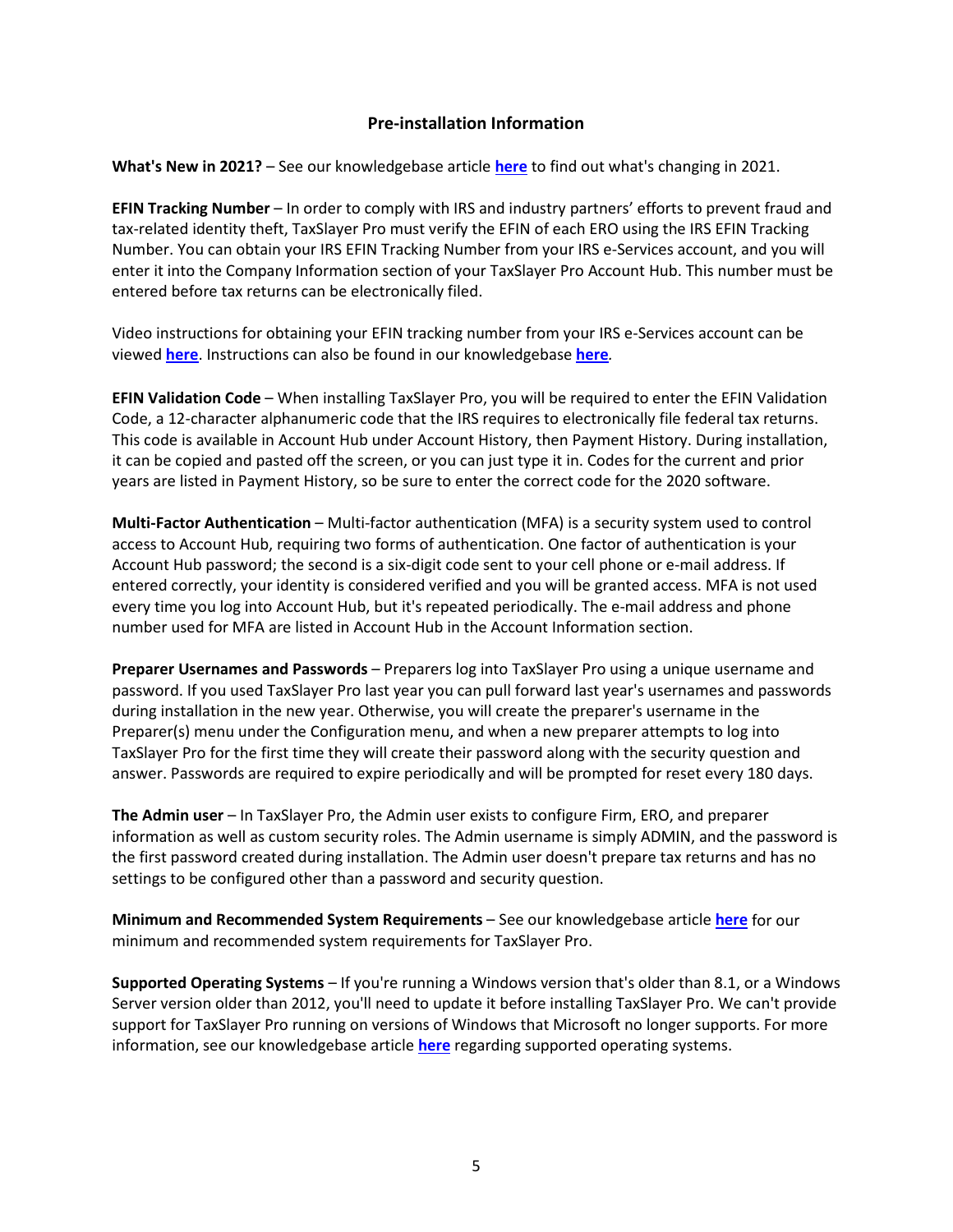## **Installing TaxSlayer Pro**

# **Step 1: Log in to your TaxSlayer Pro Account Hub**

Go to [www.taxslayerpro.com](http://www.taxslayerpro.com/) and select the **LOGIN** button at the top of the screen. Enter your username and password. If prompted to authenticate, follow the onscreen process. Once in Account Hub, look for the Software Options tile. Select 2021 and select the **DOWNLOAD** button. (If you are greeted with a red banner across the top of Account Hub, you may be unable to download the software until you take care of the remaining unfinished business indicated.)

# **Step 2: Open the installation file**

Depending upon your browser, the download file will either be listed in the top right corner under the Down Arrow icon (FireFox), the bottom left corner (Chrome), at the bottom highlighted in yellow (Internet Explorer), or in a white box at the bottom of the screen (Edge). Once the download is complete, choose either **Open** or **Install** as indicated to begin the installation process.

## **Step 3: Agree to the software license**

Read the TaxSlayer Pro software license agreement. If you agree to the terms set forth in the license agreement, choose "I accept the terms of the license agreement" and select **Next**. The license agreement can be printed by selecting **Print**. (If you do not agree to the terms set forth in the license agreement, select **Cancel** and do not install the software, then contact your sales representative for the next steps to take.)

# **Step 4: Select the Installation Drive**

Select the drive that you would like to install the program on. Don't change from the Local Disk (C) drive unless you know another drive letter is appropriate for your computer. When finished, select **Next.**

## **Step 5: Install and finish**

Select **Install**. The program will begin the installation process. This usually takes a minute or two. Once the installation is complete, select **Finish**.

## **Step 6: Start the program!**

Double-click the 2021 TaxSlayer Pro icon on your Desktop to begin the initial configuration.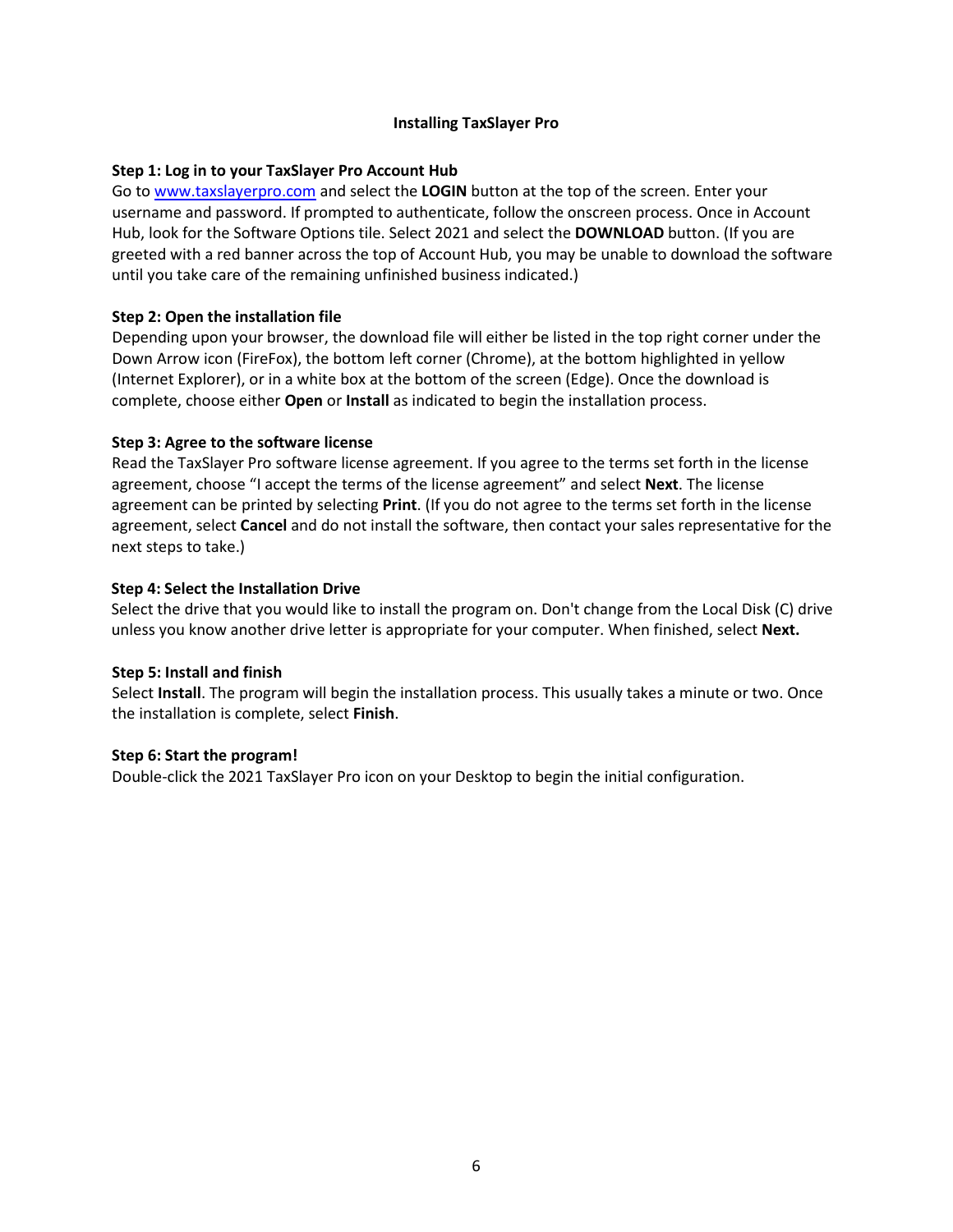# **Initial Configuration**

# **Step 1: Start the Program**

Double-click the 2021 TaxSlayer Pro Desktop icon. You will be greeted with a TaxSlayer Pro message advising you of the information that will be entered during the initial program configuration. Press Enter or select **OK**.

A summary of program security information displays next. Read each section carefully. When finished, press Enter or select **OK**.

# **Step 2: Network Setup**

What does it mean for TaxSlayer Pro to be used in a network?

- If more than one computer in a location will be used to prepare tax returns, and you wish to allow a preparer to work on any return they have permission to access from any computer, you will be using a Network.
- If only one computer in a location will be preparing tax returns, or you will have more than one computer prepare returns but each preparer will work only on their own computer and their returns aren't available to anyone else, you will NOT be using a Network.

If there is not a previous year's installation of TaxSlayer Pro on this computer, you will be asked if you will be using a network. Select **YES** or **NO** as appropriate.

On the other hand, if TaxSlayer Pro is already installed on this computer from the previous tax season, you will be asked if you would like to use the same network configuration as last year:

- If you are not using a network and didn't use one last year, select **YES**.
- If you are using a network and want to use the same settings as last year, select **YES**.
- If your office setup has changed from last year, either a change to using or not using a network, or if the computer designated as the File Server has changed, select **NO** and refer to the **Network [Overview and Setup](https://support.taxslayerpro.com/hc/en-us/articles/360009167754)** knowledgebase article.

Before moving to the next step, you will be presented with the network configuration to confirm the settings chosen. Two caveats regarding the File Server settings in a networked setup:

- If "File Server?" = NO, the "File Server Address" information should not be the same as the "Local Computer Name" and "Local IP Address" information.
- Only one computer in a TaxSlayer Pro network configuration should have the setting "File Server?" = YES. Unusual problems can occur if more than one computer is indicated as a file server.

If you are using a network, note that if you are installing the program on a computer not designated as the File Server (aka "a Workstation"), many of the following questions will be skipped as the required information will be pulled from the File Server.

## **Step 3** – **Firm Information**

At this screen, simply fill in all the required information. When entering the name and address of your firm, do not enter punctuation, such as apostrophes, commas, periods, etc. If you enter any of these characters, the program will prompt you to remove them before continuing.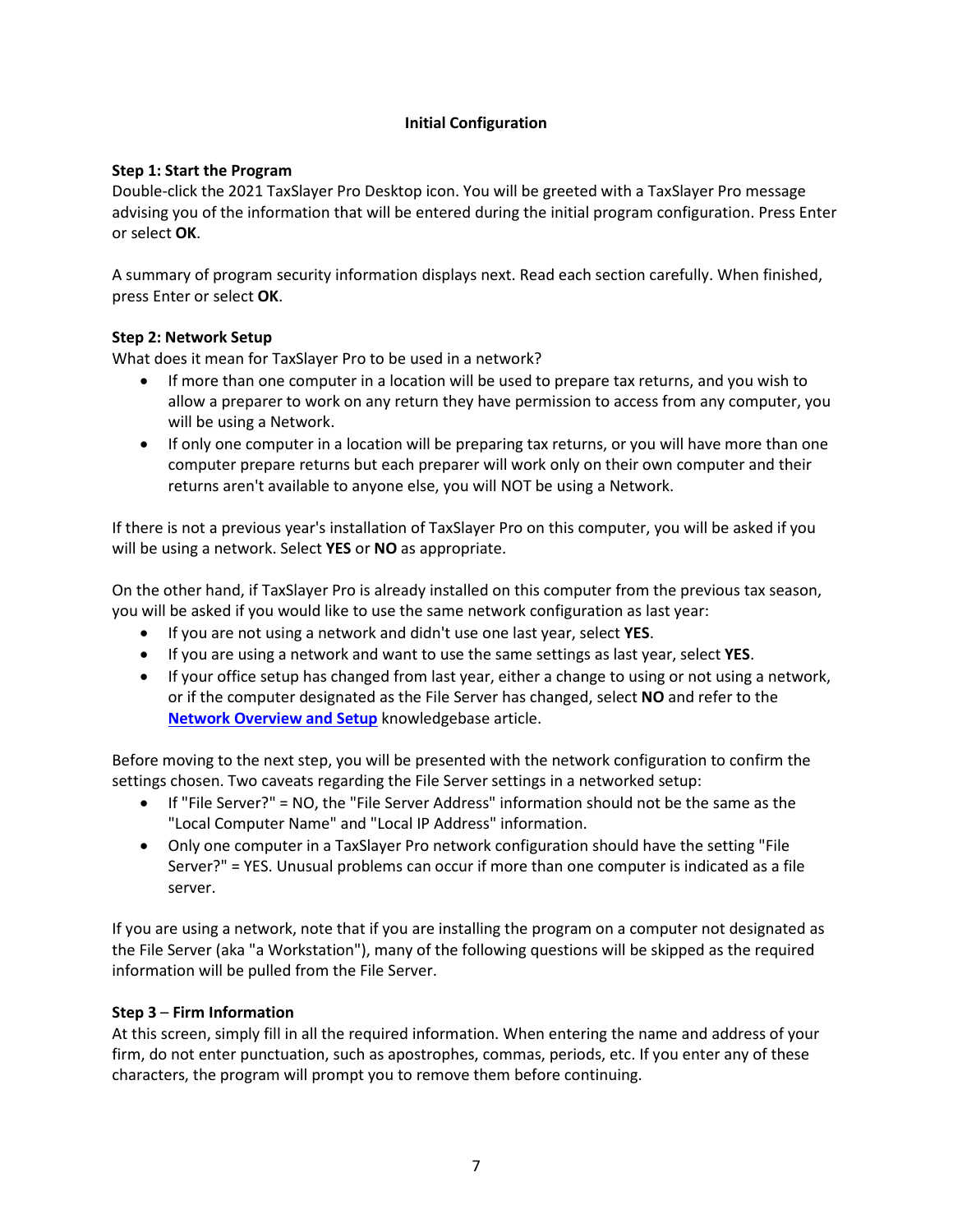The IRS requires that your unique EFIN Validation Code be entered in the software. Your EFIN Validation code can be found by logging in to your **[TaxSlayer](https://taxslayerpro.taxofficemanagement.com/accounthub/Login?ReturnUrl=%2faccounthub%2f) Pro Account Hub** as follows:

- Log in to **[Account](https://taxslayerpro.taxofficemanagement.com/accounthub/Login?ReturnUrl=%2faccounthub) Hub**.
- Select **Account History** in the left side menu.
- Under **Payment History**, select **View**
- Find *this year's* software purchase and note the 12-character code beginning with "7Q":

#### **Store Purchase - Order #1xxxxx | Receipt EFIN validation code 7Qxxxxxxxxxx. You will need to enter this into your 2021 Software.**

You can copy the code off the screen and paste it into the space provided, or you can manually key it in.

Once you have finished entering the firm information, select **Exit**.

# **Step 4: Create the Administrator Account Password**

The Administrator account username is ADMIN. The ADMIN account is used to manage firm, ERO, and preparer information as well as preparer security roles. The ADMIN account does not prepare tax returns, and the username cannot be changed, nor can any of its security role or other settings be changed.

You will be prompted to create a password for the ADMIN account, using the same password requirements for preparers. The password must be between 8 and 30 characters in length, and it must contain:

- at least one uppercase letter,
- at least one lowercase letter,
- at least one number, and
- at least one special character, such as  $\zeta$ ,  $\omega$ ,  $\theta$ ,  $\mu$ , etc.

You will also be prompted to create a security question and answer for the ADMIN account. The security question is used in the process of changing the ADMIN password to verify that the user attempting to change the password has permission to do so.

## **Step 5: Enter/Edit Preparers**

If TaxSlayer Pro 2020 is installed on your computer, you will be prompted with a question asking if you'd like to pull in last year's preparers. Select **YES** to pull the preparers forward. You can edit the information pertaining to each preparer if needed, delete obsolete preparers, and add new preparers.

NOTE: Each preparer's username, password, and assigned security role are pulled forward from the previous year. Any of these settings can be modified from the Preparer Setup Menu.

**Adding a new preparer** – If you do not pull forward preparers from the prior year, or if you have a new preparer to add, you will be given the option to enter preparers. To enter a preparer:

- Select **New**
- Enter a Preparer Code. Each preparer is assigned a unique number that appears in their returns and is used to pull their information into the return. You can use any number from 1 to 999999.
- Enter the preparer's SSN, PTIN, first name, middle initial, and last name.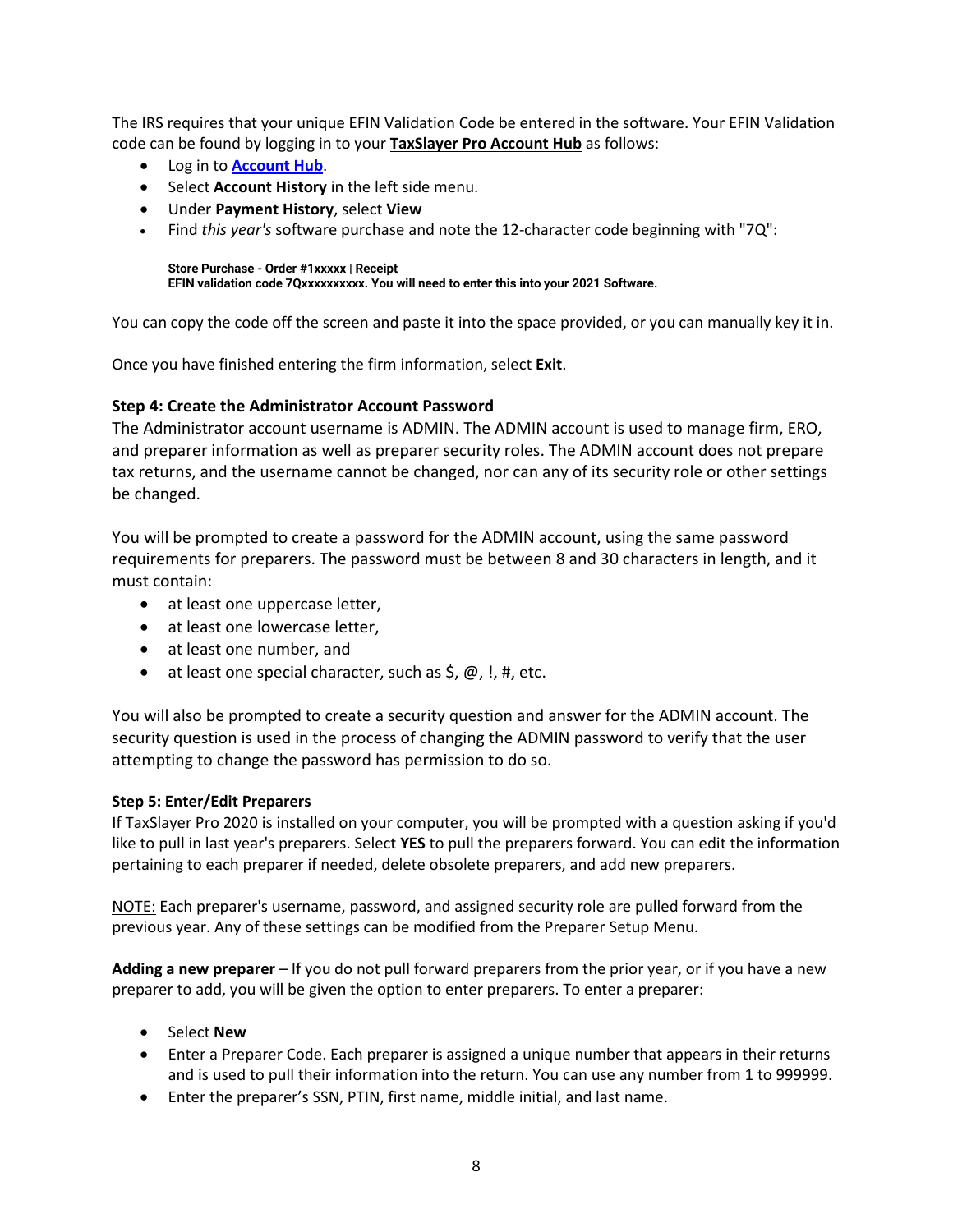• Finally, enter a username that the preparer will use to log into the program. Each preparer has a unique username. You won't create their password. The preparer will create their own password and security question when they log into the program for the first time.

Select **OK** to proceed to the Preparer Edit Menu. The Preparer Edit Menu gives you the option to add several other items:

- Preparer Practitioner PIN (the 5-digit PIN that populates to federal and state e-file signature forms).
- Preparer Hourly Rate (if you use hourly billing).
- Preparer Prep Fee Commission % (if preparers earn a commission based on a return's prep fees).
- Preparer E-File Fee Commission % (if preparers earn a commission based on a return's e-file fee).
- The preparer's power of attorney information (if the preparer is an Acceptance Agent).
- Indicate if the preparer is supervised, in which case their supervisor's information will appear on tax returns rather than the preparer's information.
- The preparer firm information if it is different from your firm information.
- The preparer's security role and specific security settings, as well as clearing their password and security question to be recreated upon their next login.

Newly added preparers are assigned the default security role "Super User." A Super User has access to all tax returns and all areas of the program except firm, ERO, preparer information, and security roles settings. To change the preparer's default security role, select:

- **Preparer Security**
- **Role**

# **Step 6: Bank Setup**

For 2021, the following banks are partnered with TaxSlayer Pro:

- EPS Financial
- Refund Advantage
- Santa Barbara TPG

If you will be offering bank products, we encourage you to complete and submit a bank application in Account Hub as early as possible. For more information about these banks, click **[here](https://support.taxslayerpro.com/hc/en-us/articles/360009291253)**.

If you are already approved with one or more banks, the bank(s) should appear in the Banks window. If you do not see your approved bank, contact TaxSlayer Pro Sales.

Once the bank has been selected, you will be shown a menu with bank product options such as advances, pre-ack advances, and the use of debit cards. If the bank has approved you for any of the options shown, select the option and when queried select **YES** to make the option available to present to your client when finalizing their return. Note: A disbursement or advance option will not be available to be offered in a return if it hasn't been selected here.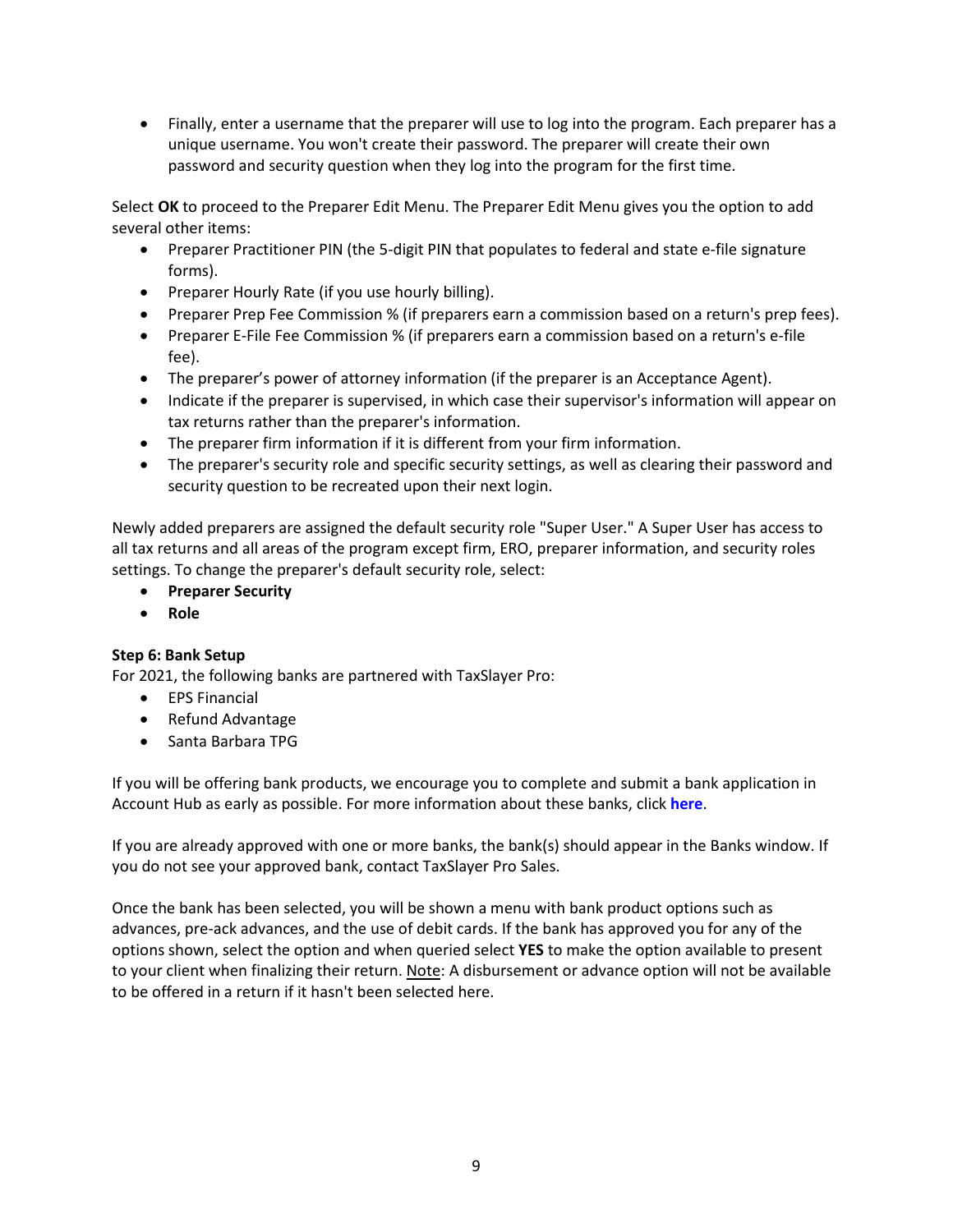## **Step 7: Fee Setup Menu**

The amounts specified in the Fees Menu are used to calculate the tax return preparation fee that appears on the Client Invoice. If you used TaxSlayer Pro last year, or you entered fees in the TaxSlayer Pro demo program, you can pull the fees forward by selecting the **Pull Prior Year Fees** button. To change a fee or to enter a new fee, select the line for the form and enter the fee. Before exiting the Fees Menu, look for new Federal and State forms that may have been added to the program. You will need to manually enter fees for these new forms.

If you did not use TaxSlayer Pro last year, you can manually enter the fee you want to charge for eac h form or select the **Set Range** button. This will allow you to set the same fee for a range of federal or state tax forms.

If you charge by the hour, check the **Charge by the Hour** check box in the lower left-hand corner of the window. Custom Fees and Custom Discounts that can be included on the invoice can also be created in the Fees menu. Select **Exit** when you have finished configuring your fees.

## **Step 8: Client Letters**

You will be prompted to pull from the prior year each customizable client letter. If you made changes to any of the client letters, select **YES** to pull them forward, preserving the changes. Otherwise, select **NO** to use the default client letters.

## **Step 9: Path Menu**

The settings defined within the Path Menu tell the program where prior year data is located and the path to a secondary backup drive. Generally, nothing needs to be changed here.

**Prior Year** - The prior year path only needs to be changed in unusual situations, and if it is incorrectly specified you will not be able to pull prior year client data forward into the current year's return. If your prior year data is stored on a drive other than the drive the current TaxSlayer Pro program is installed on (not typical), the Prior Path location will need to be changed. To change the location, select **Prior Path** and enter the absolute DOS path, i.e., the drive letter followed by a colon plus the directory location on the drive with each directory separated by a backslash, e.g., E:\TAXSLAYER\2020NET\. If you need assistance, please call TaxSlayer Pro Support.

**Secondary Backup Path** - A secondary backup can be specified here if desired. This backup is generally to a removable drive, such as a thumb drive or external hard drive. (Secondary backup to a cloud location is not supported.) To set up a secondary backup path for your tax returns, do the following:

- Plug the drive into the computer
- Select Secondary Backup Path and select the drive letter for the drive.

Two caveats about the secondary backup drive if you have one specified here:

- The drive must be plugged into the computer when working on returns. If it is unplugged, you will receive an error message when exiting a return that the return could not be saved to it.
- Only return data is backed up. Printed PDF copies of the return as well as supporting documents, such as driver's license images, aren't saved.

## **Step 10: MACRO Setup**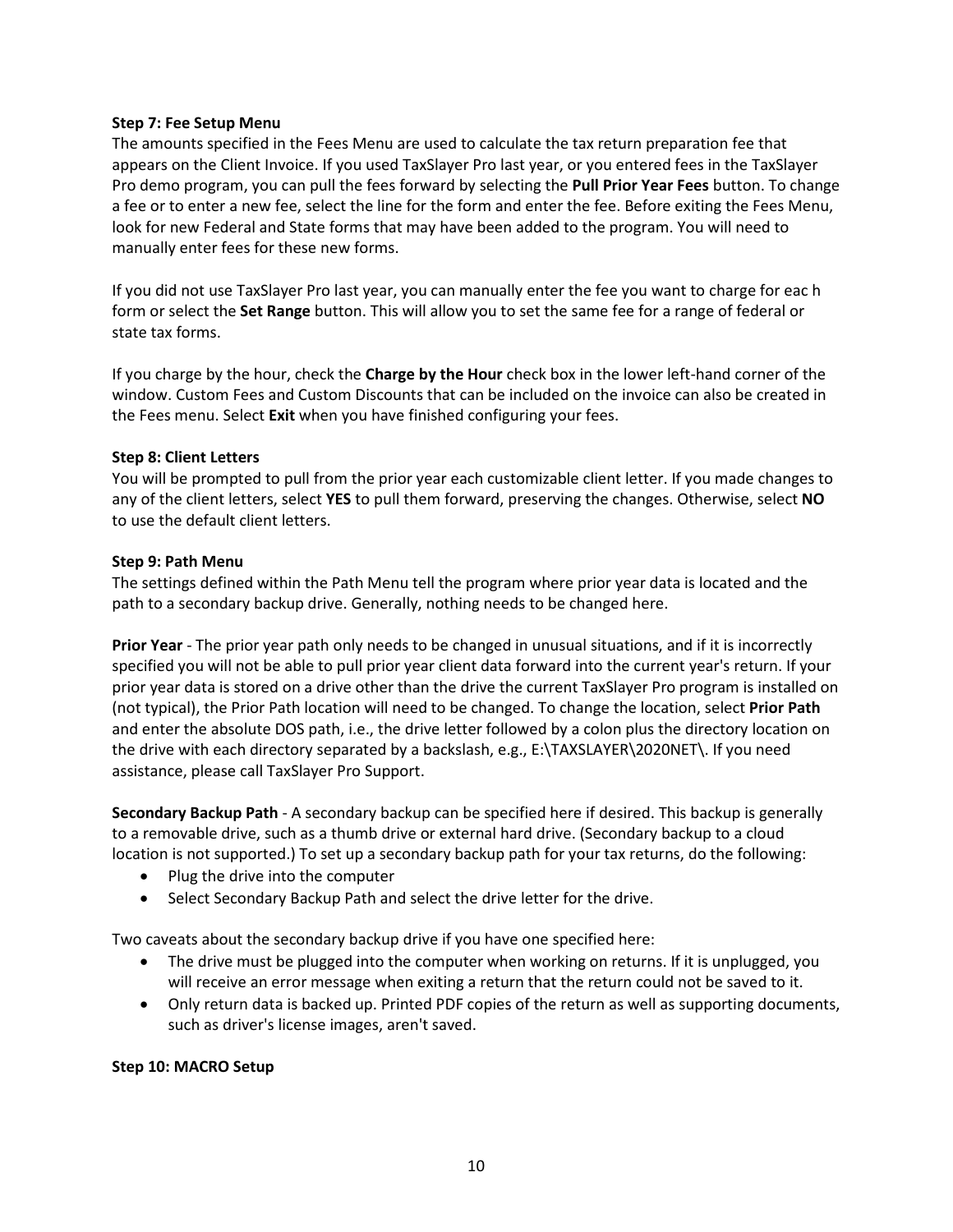A macro, by definition, is a shortcut to a task you do repeatedly. In TaxSlayer Pro, macros reduce the number of keystrokes by allowing you to select an entity from a list or to complete name and address fields simply by entering the EIN. TaxSlayer Pro maintains six macros:

- W-2 employers and 1099 payers
- K-1 entities
- Child Care Providers
- Interest and dividend payers
- Charitable organizations
- Banks

To pull forward prior year macros, or enter new ones, select **YES** when queried. You will be asked about pulling forward each of the six macros and will be given the opportunity to add to or edit each list if desired. Select **Exit** at the bottom of each list to proceed to the next macro list. This isn't a one-time only step; all these macro lists can be revisited and edited after the program has been installed.

# **Step 11: TaxSlayer Pro Premium**

If you purchased TaxSlayer Pro Premium, enter the activation code. The activation code can be found by logging in to your TaxSlayer Pro **[Account](https://taxslayerpro.taxofficemanagement.com/accounthub/Login?ReturnUrl=%2faccounthub%2f) Hub**:

- Once you have logged in, select **Pro Premium** in the left side menu.
- Copy and paste the 9-digit activation code into the program, or type it in.

The program will guide you through the process of configuring premium features. If prompted to use prior year settings for PaperCut e-mail, select **YES**. Otherwise enter your email address when prompted. The email method will default to TaxSlayer Pro. You can choose SMTP but you'll need specific settings from your internet service provider, i.e., the server address and port number, whether a username and password are required, the connection timeout setting, and whether or not SSL is required. Contact your internet service provider to obtain this information if you'd like to use SMTP.

Several other premium options can be configured from the Premium Configuration Menu. Visit the TaxSlayer Pro Knowledgebase **[here](https://support.taxslayerpro.com/hc/en-us/articles/360009302393)** for more information on all the Premium features. If you would like to upgrade to TaxSlayer Pro Premium and take advantage of the Taxes To Go Mobile App, online client status, text messaging, the e-mail and Customer Portal features in PaperCut, contact TaxSlayer Pro Sales at 888.420.1040.

NOTE: If you upgrade to TaxSlayer Pro Premium after installing the program, activate it within TaxSlayer Pro by selecting from the Main Menu:

- **Configuration**
- **Configure Premium Options** enter the activation code.

To activate PaperCut, change "Use the PaperCut Paperless Office Option" to **YES**.

## **Step 12: Exit Configuration**

Before exiting the final window headed "Software Installed!", check the date, time, and time zone on your computer to ensure they are correct. If the date and time are not correct, the program will not be able to communicate with our server. Adjust the date by clicking the time and date display in the Windows taskbar, typically at the bottom right-hand corner of the screen.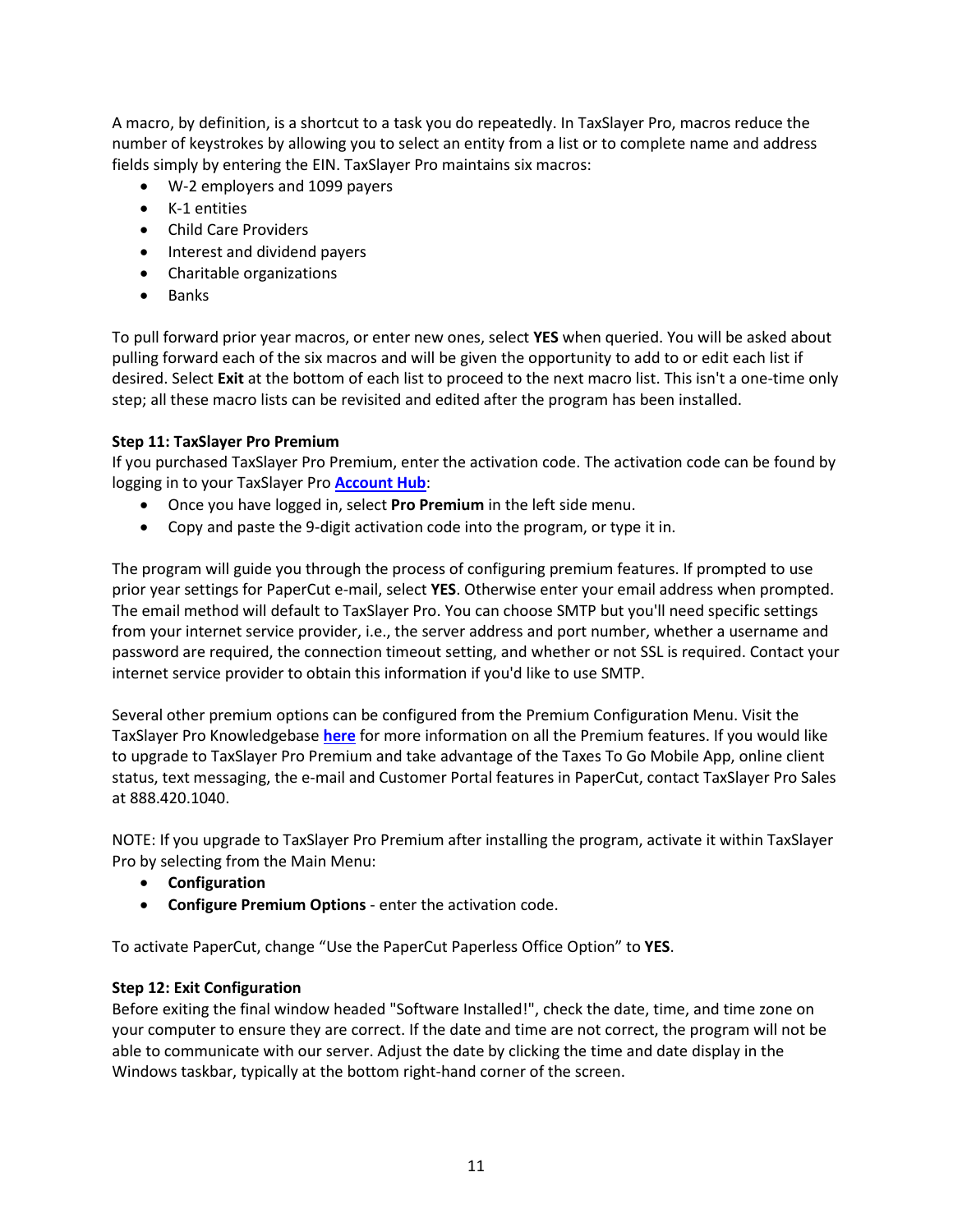## **Post-Installation Considerations**

# **Network Setup**

Setting up the TaxSlayer Pro network takes only a few minutes if your office network is already working properly.

**IMPORTANT – If your office network is not set up or is not functioning properly, our TaxSlayer Pro technicians will not be able to assist you with the TaxSlayer Pro network settings. Contact your local network technician for assistance if needed.**

Here are a few items to consider when setting up the TaxSlayer Pro network:

- The TaxSlayer Pro network operates in a peer-to-peer environment. This means that the TaxSlayer Pro program must be installed on each computer in your office. The program cannot be installed on a central file server for distribution across the network.
- Make sure that File and Printer Sharing is enabled within your anti-virus program. Some antivirus programs block file sharing on networks.

If you are not familiar with the information listed above or are encountering problems, we suggest contacting a local network or computer technician for assistance in setting up your office network.

In TaxSlayer Pro, only one computer is designated as the File Server and only one computer should be designated as the Transmitting Computer. The simplest and easiest to manage setup is for the same computer to handle both functions.

If you need to return to the network settings menu after initial configuration, from the Main Menu of the TaxSlayer Pro select

- **Configuration**
- **System/Network Configuration Menu**

## **Logging In to TaxSlayer Pro**

**The ADMIN user** – The Administrator username is ADMIN. The ADMIN account is used to manage firm, ERO, and preparer information as well as preparer security roles. The ADMIN user does not prepare tax returns, and the username cannot be changed, nor can any of its security role or other settings be changed.

During the initial configuration of the program, you are prompted to create a password and a security question and answer for the ADMIN account. Store this information securely as it may be necessary to log in as ADMIN at a subsequent point in time.

**Usernames** – Each preparer using the software logs into the program using a unique username and a password. During the initial configuration of the program, you will be prompted to assign (or pull forward from the prior year's software) a username for each preparer entered in the Preparer's Menu.

**Passwords** – Each preparer associated with your firm must use their assigned username and the password they created to access the tax program. A preparer's password and security question and answer aren't assigned in the Preparer Security menu. Rather, when a preparer logs into the software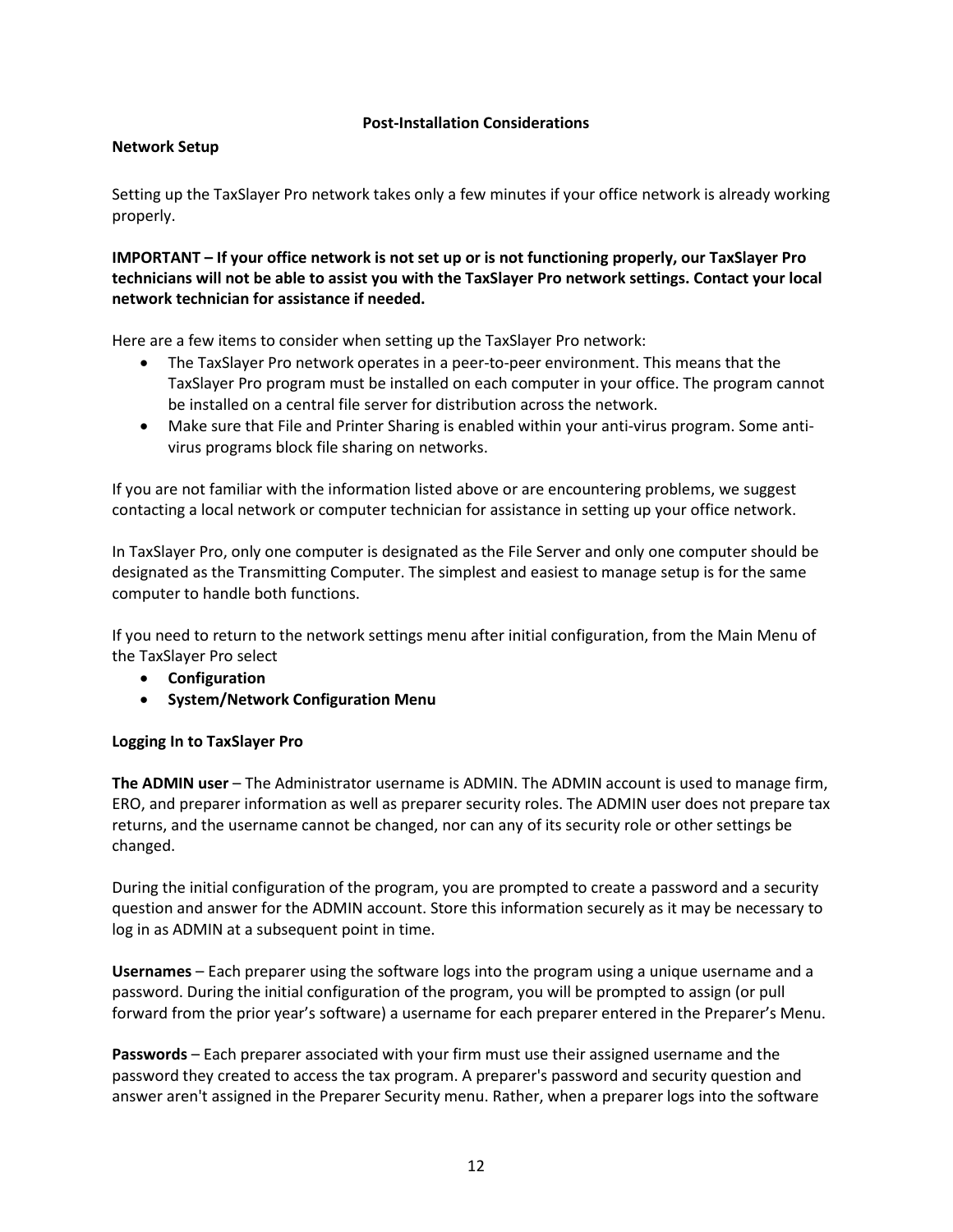for the first time with their assigned username, they will be prompted at that time to create a password and a security question and answer.

Passwords will expire and need to be reset every 180 days.

Note: If TaxSlayer Pro arrives directly at the Main Menu when started, bypassing the log in screen, the program is experiencing a problem and we recommend that you contact support immediately for technical assistance.

# **Security Roles**

In TaxSlayer Pro, a security role is a predefined set of permissions to access different menus and features. Every preparer is assigned a security role. The software comes with three predefined roles:

- Unlimited Can access any menu.
- Super User Unlimited minus Firm, ERO, and Preparer Setup, and security role configuration.
- Return Preparer Super User minus Utilities, Reports, and Updates, and can only work on their own tax returns.

Newly added preparers are defaulted to the Super User role. The settings for these three predefined roles cannot be changed, however any setting can be changed on a preparer-by-preparer basis, and you can create your own security roles as well, allowing or denying menus and functions as desired.

To change a preparer's security role, from the Main Menu of TaxSlayer Pro select:

- **Configuration**
- **Firm/ERO/Preparer Setup**
- **Preparer(s) Menu** select the preparer
- **Preparer Security**
- **Role** choose the desired role

For information about creating security roles, see our knowledgebase article **[here](https://support.taxslayerpro.com/hc/en-us/articles/360052856653)**.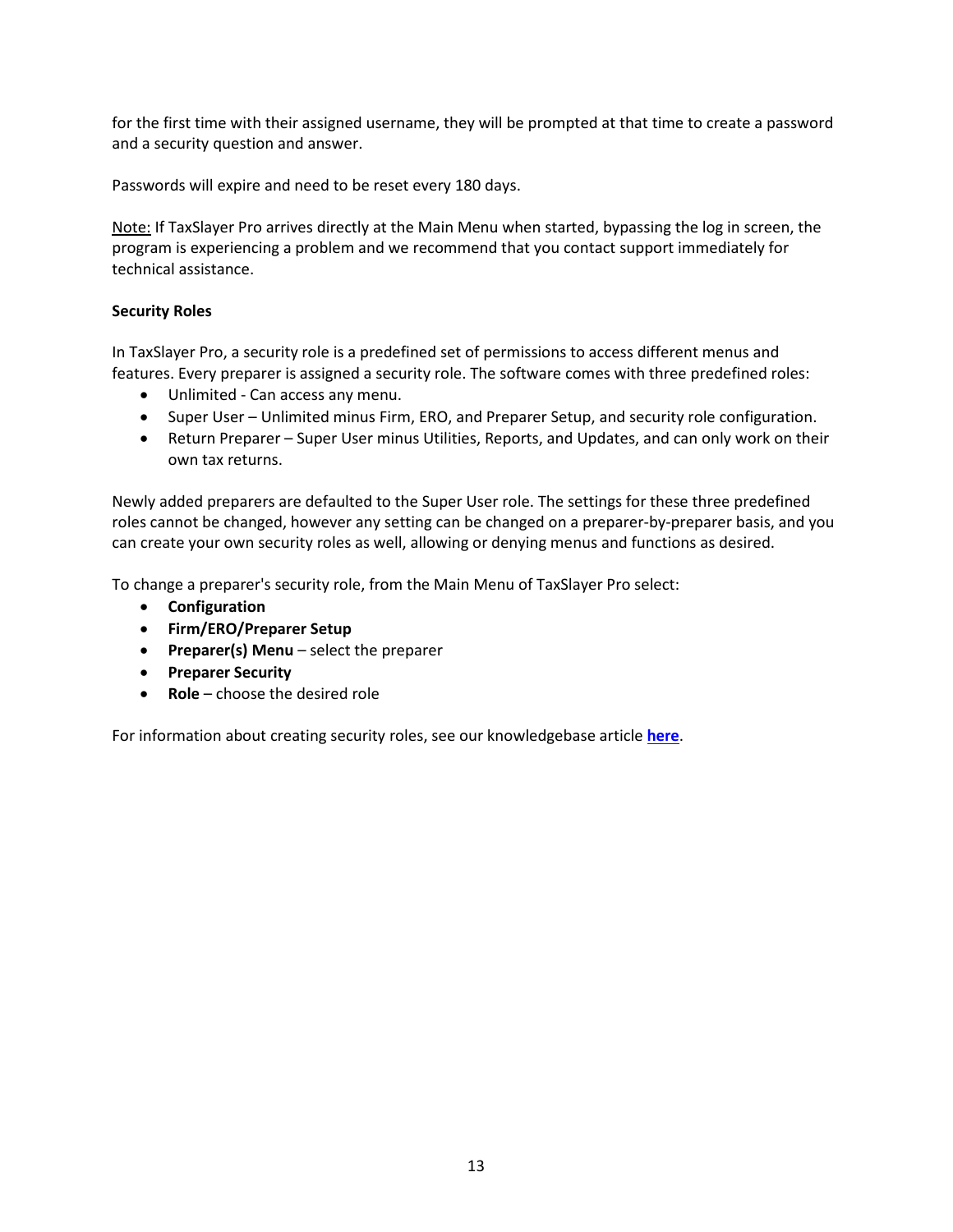## **TaxSlayer Pro Main Menu**

|             |   |                                                     |                |     |            | Edit or start a new return<br>$\overline{\phantom{a}}$ |          | <b>Quick Menu</b><br>1. Start New Return |
|-------------|---|-----------------------------------------------------|----------------|-----|------------|--------------------------------------------------------|----------|------------------------------------------|
| <b>SSN</b>  | ◥ | First Name T                                        | Last Name      | Suf | Spouse SSN | Spouse First I                                         | Telepho  | 2. E-file                                |
| 400-00-0505 |   | <b>BOB</b>                                          | <b>TESTING</b> |     |            |                                                        | (803) 65 | 3. Print                                 |
|             |   |                                                     |                |     |            |                                                        |          | 4. Business                              |
|             |   |                                                     |                |     |            |                                                        |          | 5. Client Status                         |
|             |   |                                                     |                |     |            |                                                        |          | 6. View Returns                          |
|             |   |                                                     |                |     |            |                                                        |          | 7. Configuration                         |
|             |   |                                                     |                |     |            |                                                        |          | 8. Utilities                             |
|             |   |                                                     |                |     |            |                                                        |          | 9. Reports                               |
|             |   |                                                     |                |     |            |                                                        |          | 10. Updates                              |
|             |   |                                                     |                |     |            |                                                        |          | <b>Enter Option</b>                      |
|             |   | Right click on a client row to access return notes. |                |     |            |                                                        |          |                                          |
| Mask SSN    |   |                                                     |                |     |            | <b>Clear Filters</b>                                   | Total: 1 |                                          |

Once logged into TaxSlayer Pro, the Quick Menu displays either with or without the Client List (also called the Pick List). Both are displayed by default, as in the image above. To display only the Quick Menu select:

- **Configuration**
- **Advanced Configuration**
- **Display Settings**
- **Display Client List on Main Menu** change to **NO**

If you do wish to display the Client List along with the Quick Menu, there are three settings in the Display Settings Menu you'll want to customize to your taste:

- **Edit Main Menu Size** use this setting to change the size of the Client List window.
- **Default Cursor Focus on Main Menu Client List** use this to indicate where you want the cursor to land when you reach this window: in the SSN field, to start or edit a return, or in the Enter Option field for the Quick Menu.
- **Mask SSNs in Lists** consider setting this to **YES** if your clients can see your display.

There are ten Quick Menu options:

**1. Start New Return** – Displays the Client List so you can start a new tax return or select an existing return to edit.

**2. E-File** – Transmit tax returns, receive acknowledgements, rehang acknowledgements, and create and transmit automatic extension applications (Form 4868).

**3. Print** – Print copies of individual tax returns and extensions, print tax organizers for clients, print blank forms.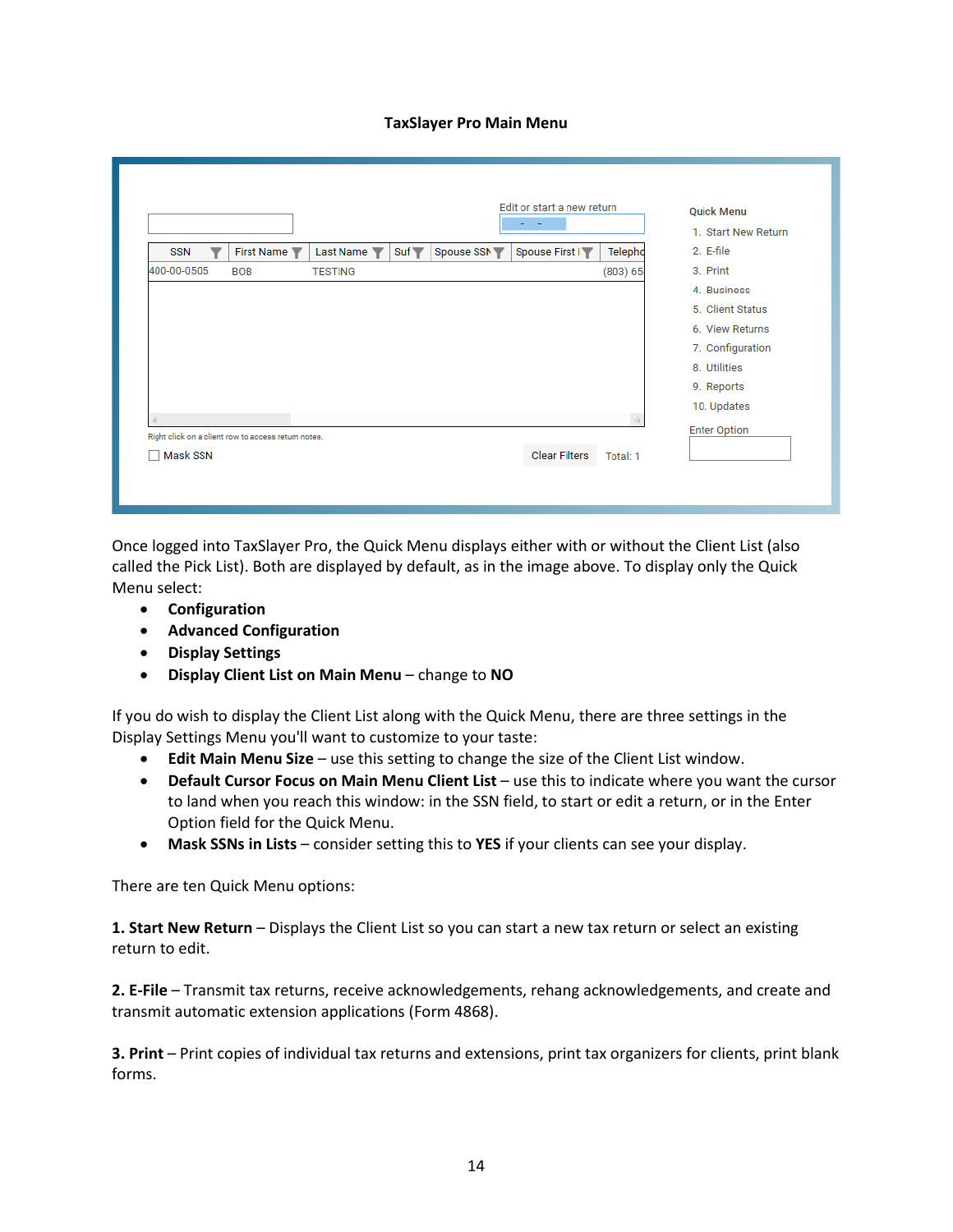**4. Business** – All business return functions: start, edit, e-file, or print; receive and rehang acknowledgements; e-file automatic extension applications; check return and extension status; print organizers; change C corp to S corp. For more information, see the Business Main Menu knowledgebase article **[here](https://support.taxslayerpro.com/hc/en-us/articles/360009173914)**.

**5. Client Status** – Check the current e-File and refund status for your clients, including when the return was accepted or rejected, along with bank approval, check status, and fees payment.

**6. View Returns** – View an individual client return in PDF form.

**7. Configuration** – Customize many aspects of TaxSlayer Pro, including printing, network settings, firm and preparer information, program security, fees, banks, and how certain items display or print. For more information, see the Configuration Menu knowledgebase article **[here](https://support.taxslayerpro.com/hc/en-us/articles/360009164654)**.

**8. Utilities** – Backup and recall returns, the Quick MFJ Calculator, delete a return, repairing the pick list if it's not displaying correctly, and connect your screen with us for troubleshooting. For more information, see the Utilities Menu knowledgebase article **[here](https://support.taxslayerpro.com/hc/en-us/articles/360042438714)**.

**9. Reports** – This menu includes reports to help you monitor your office's performance, keep track of unacknowledged returns and extensions, print Form 9325 for a client, and more. For more information, see the Reports Menu knowledgebase article **[here](https://support.taxslayerpro.com/hc/en-us/articles/360009168594)**.

**10. Updates** – Download and install available updates to the program as well as configure which state updates will always be checked and installed when the program is started.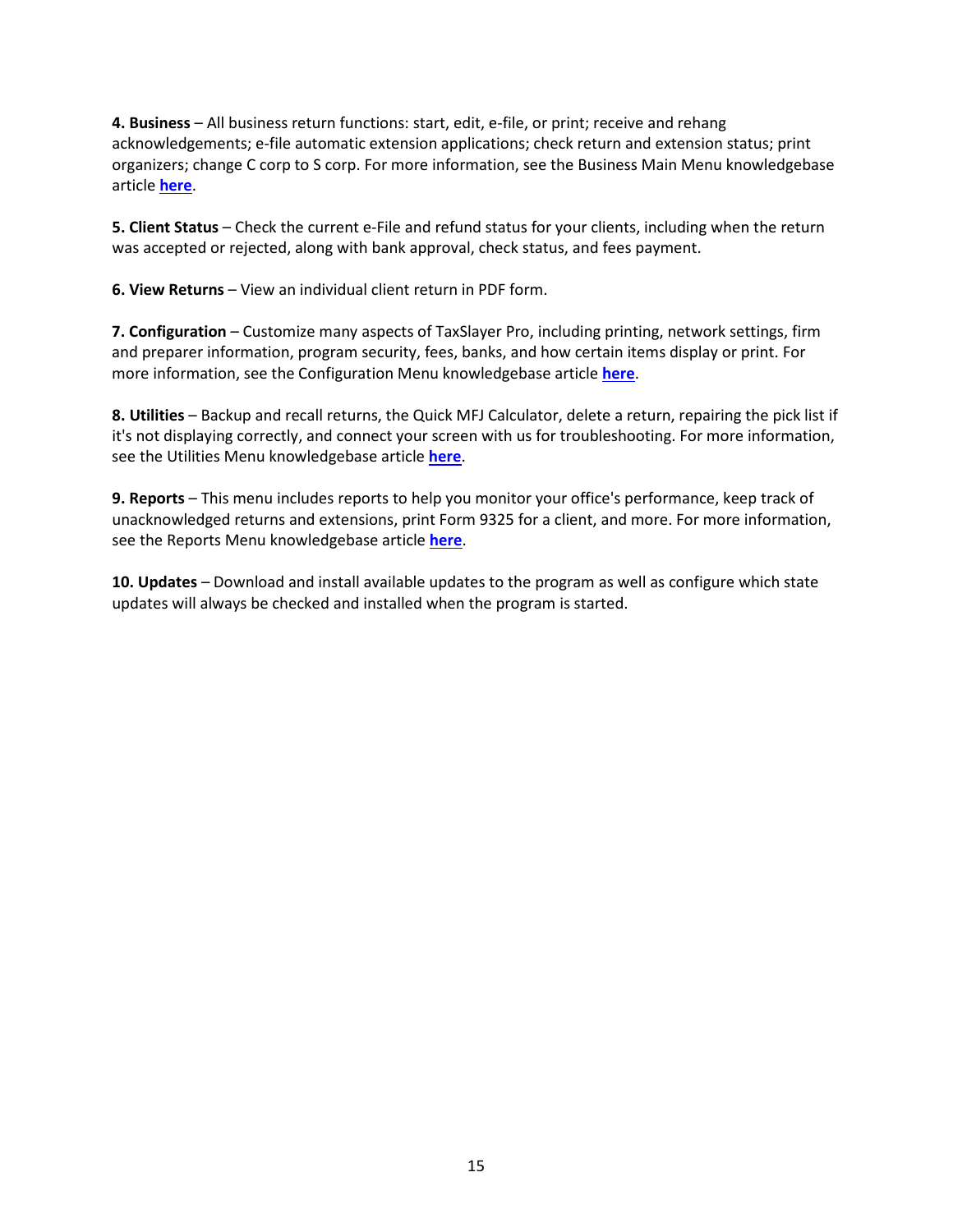## **Toolbar Icons**

At the top of the TaxSlayer Pro window is a toolbar with icons for different program functions. Some icons are visible all the time, whether you are working on a return or not, while others are visible only within a return. Below is a brief description of each toolbar icon and what it does.



| arc'<br>è<br>a<br>а<br>n |  |
|--------------------------|--|

**Knowledgebase** – Select the KB Search icon to open your web browser to the TaxSlayer Pro knowledgebase consisting of numerous helpful articles. For most menus in the program, selecting KB Search links to an article contextualized for where you are in the program. Another shortcut to the knowledgebase is to press the F1 key on your keyboard anywhere in the program.



**The Tax Book** – Select the TaxBook icon to access your TaxBook online subscription. Don't have a subscription? Click **[here](https://www.taxslayerpro.com/product-partnerships/the-tax-book-web-library-tax-preparer-resources/)** to find out more, then call your TaxSlayer Pro sales rep for a discounted price. Another shortcut to the Tax Book is to press the F3 key on your keyboard anywhere in the program.

鲳 Calculator

**Calculator** – Select the calculator icon for a calculator that includes a tape-like feature to keep track of your entries. Another shortcut to the calculator is to press the F6 key on your keyboard from anywhere in the program.



**Appointments** – The Appointment Calendar allows you to keep track of client appointments. You can add notes and print reports to view a breakdown of the day's events.



**Client Status** – Check on the e-File and refund status of a client's return no matter where you are in the program.



**Messages** – Throughout the tax season, TaxSlayer Pro will release messages to the Message Center to keep you informed. A red exclamation mark appears over the icon when a new message arrives. Select the icon to view new or old messages.



**Publications** – We have compiled the most widely used IRS Publications, Instructions, and fill-in forms and made them readily available to you through the Publications icon.



**Quick Calc** – The Quick Calc is a refund calculator designed to give your customer an estimate of his or her expected refund.



**Extensions** – Create a new individual extension or edit an existing extension.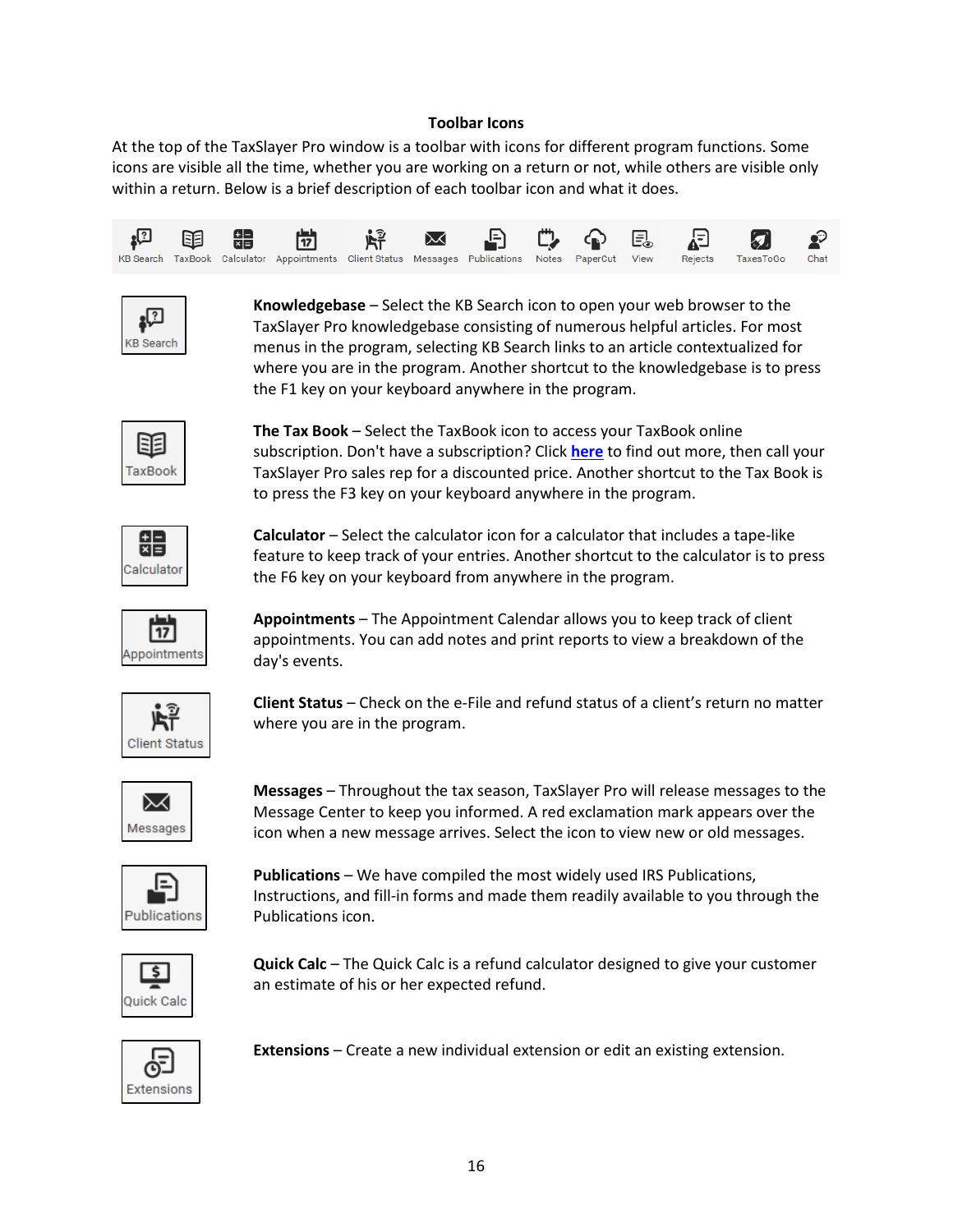

**Review Returns** – If you are using Return Review Workflow, select the Review Returns icon to see returns that need review or have failed review. (This icon is only visible if Return Review Workflow is on.) See our knowledgebase article **[here](https://support.taxslayerpro.com/hc/en-us/articles/360009295913)** for more information about Return Review Workflow.



**Client Retention** – Client Retention can be used to generate two lists: If you used TaxSlayer Pro last year, the Prior Year Client List lists all clients that have not returned this year. The Call/Thank You list shows a list of clients who have had their returns completed for the current year.



**Rejected Returns** – Any federal or state returns that come back as rejected will be listed here. You can double-click on a client in the list to open the return.



**Notes** – Select the Notes icon from inside a client's tax return to enter notes specific to the client. The notes can be marked to be displayed when entering the tax return and/or when exiting the tax return. (Return notes can also be pulled forward to the following year via a Configuration setting.)

E5 View

**View Form** – Select View Form to view a PDF of the form currently being edited. This icon is available in most federal form and schedule menus as well as in each state return's main menu.



**Form Finder** – The Form Finder icon appears in state returns only and helps you locate a particular form in the return you are preparing. You can search the Form Finder by name or form number.

壶 State Info

**State Tax Info** – Within each state program is a State Tax Info icon. The icon links to our knowledgebase with information relevant to the state you are working in, including contact information, the state's "Where's My Refund" link, forms and instructions, general filing and e-file information, and mailing addresses.



The **PaperCut** icon is visible for TaxSlayer Pro Premium users. Paper Cut stores PDF copies of all tax returns, management reports, and e-File reports that have been printed to PDF. PaperCut is the place to go to e-mail returns to clients as well as to access the Customer Portal.



The **TaxesToGo** icon is visible for TaxSlayer Pro Premium users. Clients who have used your branded Taxes To Go mobile app to upload their tax return information will appear here. Select the icon to see who's sent you info and start their return.



The TaxestoGo Chat icon is visible for TaxSlayer Pro Premium users and can be used by the preparer and mobile app client to communicate via text messages.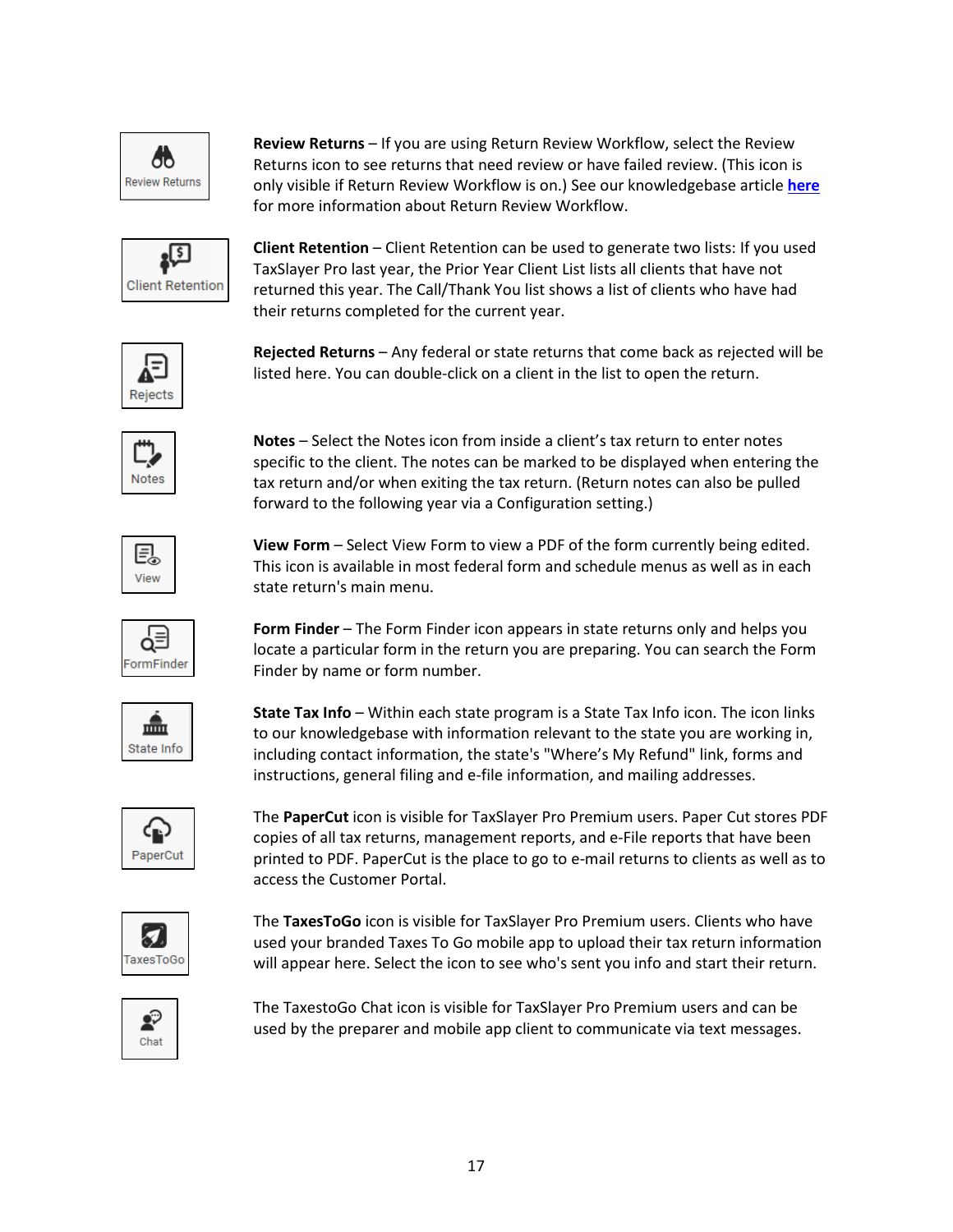## **Overview of Creating a Tax Return**

Follow the steps below to create a tax return.

**Step 1:** If you're displaying the Client List at the Main Menu, key in the social security number. Otherwise select **Start New Return** from the Quick Menu.



If you go the Quick Menu route and you're offering bank products, you may be prompted to print the IRC section 7216 Consent To Use before entering the SSN. If so, print the form, get it signed, then key in the SSN. (Note: If you aren't offering bank products, no consent form will be prompted or needed).

**Step 2:** If a return for this SSN doesn't already exist, you'll be queried *Do you want to Create a NEW Return?* Select **Yes**.

**Step 3:** Select the appropriate filing status or select 1040-NR if you are completing the Nonresident return. Note: if you are preparing a 1040-NR, you must indicate that here. If you start the 1040 and then later wish to change to 1040-NR, you will need to remove the client and start over.

**Step 4:** Personal Information Entry Menu – Enter the taxpayer's personal information. If the return filing status is MFJ or MFS, enter the spouse's information as well. After entering personal information, you'll be able to review your entries as well as enter additional info such as a military address and identity protection PIN, as well as indicate that the taxpayer is blind, deceased, or a student.

**Step 5:** You are next prompted if you would like to enter dependents. If so, select **Yes**, then at the Dependent Information window select **New**. Enter the dependent's name, date of birth, social security number, relationship, and number of months in the home. Select **OK** when finished, and you may be prompted to enter the qualifying dependent care expenses, if any, and be queried about the dependent's citizenship status. Finally, review the remaining entries about the dependent, including eligibility for certain credits, their identity protection PIN, and marital status. Select **Exit** when finished to return to the Dependent Information window to add another dependent if needed.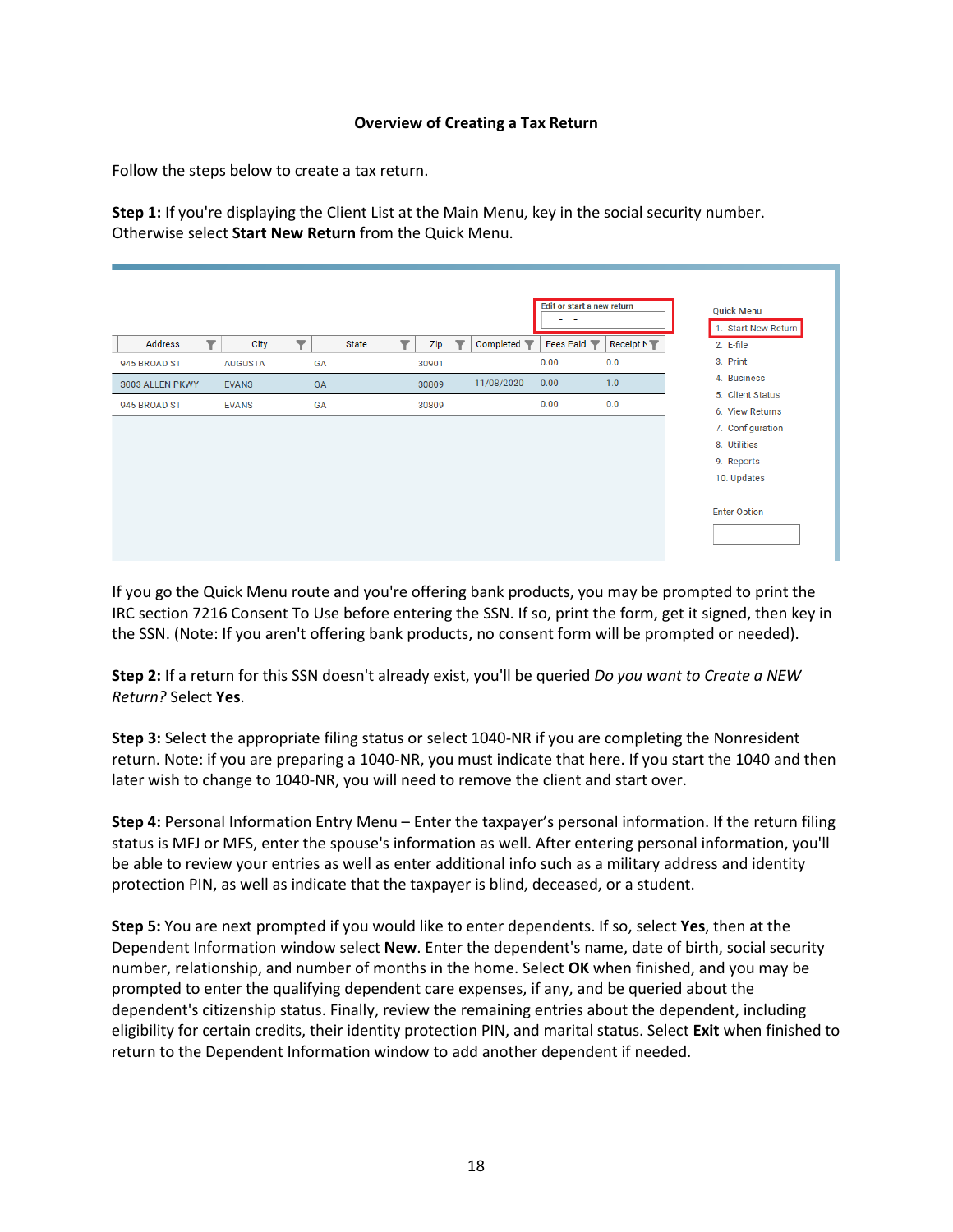If you entered an amount paid for qualifying dependent care expenses, after exiting the Dependent Information window you will be prompted to enter the childcare provider information. You can enter the info at this point or enter it later in the return when completing Form 2441.

**Step 6:** After exiting the Personal Information window you will be queried if anyone enrolled in health insurance through the federal health insurance marketplace. If yes, you'll use their Form 1095-A to complete Form 8962 later in the return.

**Step 7:** Next you will be queried if you'd like to enter a W-2. If so, answer **Yes**. At the Form W-2 menu select **New**, then enter the information from the taxpayer's W-2. After exiting the W-2 window, select **New** to enter a second W-2 if needed or select **Exit** to continue. When you exit the W-2 menu, you will be directed to the Income Menu. If the taxpayer has additional forms of income, select the applicable menu line and enter the required information.

**Step 8:** When all items of income have been entered, exit the Income Menu. If the taxpayer is eligible for the Earned Income Credit, the program will prompt you to answer due diligence questions from the EIC checklist. Answer the questions, and if the taxpayer qualifies EIC will be calculated.

**Step 9:** After completing the EIC checklist, you will be directed to the 1040 Main Menu. At the 1040 Main Menu, you can navigate through the remainder of the return three ways.

- Use the menus from the left-hand side of the screen to jump to a particular category
- Use the Form Finder to locate a form or schedule
- Select amount on the line in the 1040 or one of its schedules displaying in the interactive screen

**Step 10:** When all remaining entries have been made on the federal tax return, if you're e-filing the return select **Mark Return Electronic**. Select the type of return to e-file:

- for a refund return, whether using a bank product or not and how the refund will be paid.
- for a balance due return, whether payment will be by direct debit.

After selecting the type of return, you will be directed to the Practitioner PIN Menu showing the Taxpayer, Spouse (if applicable), and ERO PIN numbers and signature date for Form 8879, *IRS e-file Signature Authorization*. After exiting the Practitioner PIN Menu. You will be given the option to print Form 8879. The taxpayer and spouse (if applicable) must sign Form 8879 prior to electronically filing the tax return. EROs are required to keep Form 8879 on file for 3 years.

If your client is choosing to use a bank product, you will have additional information to enter that varies by bank and can include identification, opting in to receiving text messages from the bank along with a cell phone number, and a security question and answer. In the E-File Menu you can also schedule tax year 2021 estimated tax payments for electronic withdrawal if the taxpayer desires.

**Step 11:** If you have one or more state returns to complete, select menu item **10. State Return** from the left side menu. Select the state and create the return. Most info on the federal return will pull into the state return, nevertheless, always review every menu in the state return for completeness and accuracy. If you're e-filing the state return, visit the **Electronic Information Menu**. As with the federal return, the state return will need to have its return type set: for a refund return, whether or not using a bank product, or for a balance due return whether or not payment will be by direct debit.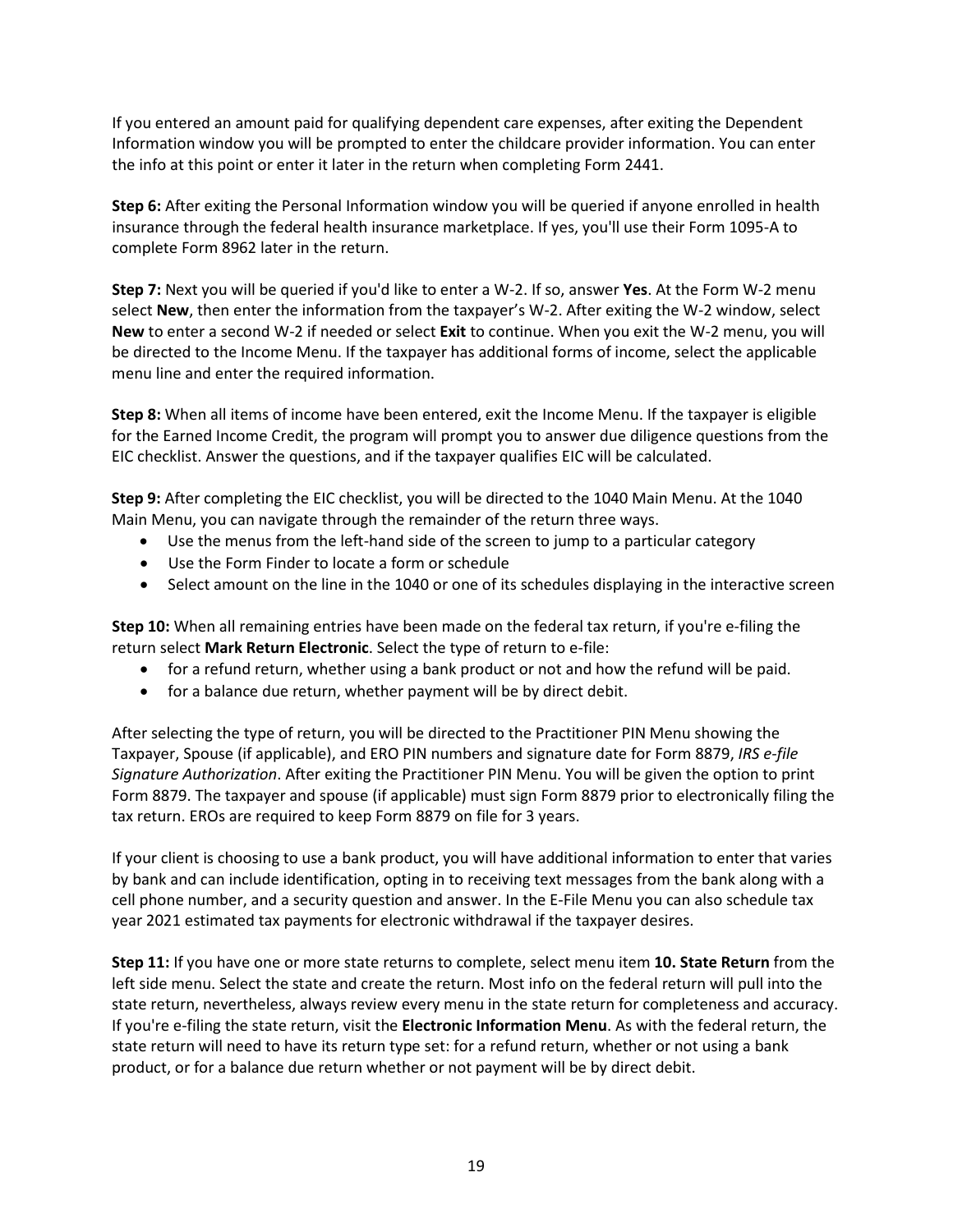**Step 12:** When finished working on the federal and/or state returns, select **Exit** in the federal return to arrive at the Receipt Menu.



The Receipt Menu provides an overview of the calculated fees, giving you the option to edit the fees, include additional fees or discounts, view and edit the invoice, enter a payment, and if the taxpayer has applied for a bank product show them an estimate of the first payment. If you need to reenter the return, you can select **Edit Client's Return**, otherwise when finished in this menu select **Exit**. You will be queried, *Are You Ready to Mark the Return as Completed and Ready for Transmission?* Answer **No** if the return is not complete or **Yes** to mark the return complete, and you will return to the TaxSlayer Pro Main Menu.

Two caveats:

- Once a return is marked Complete, it cannot be reverted to "Incomplete". It can still be edited after it's marked Complete, but if it includes a bank product or is fully paid it will always be listed in the e-file Transmission Table, ready to be transmitted.
- If a non-bank product return is marked Complete but isn't paid in full, it won't automatically appear in the Transmission Table, but it can be manually added to the table for transmission if desired.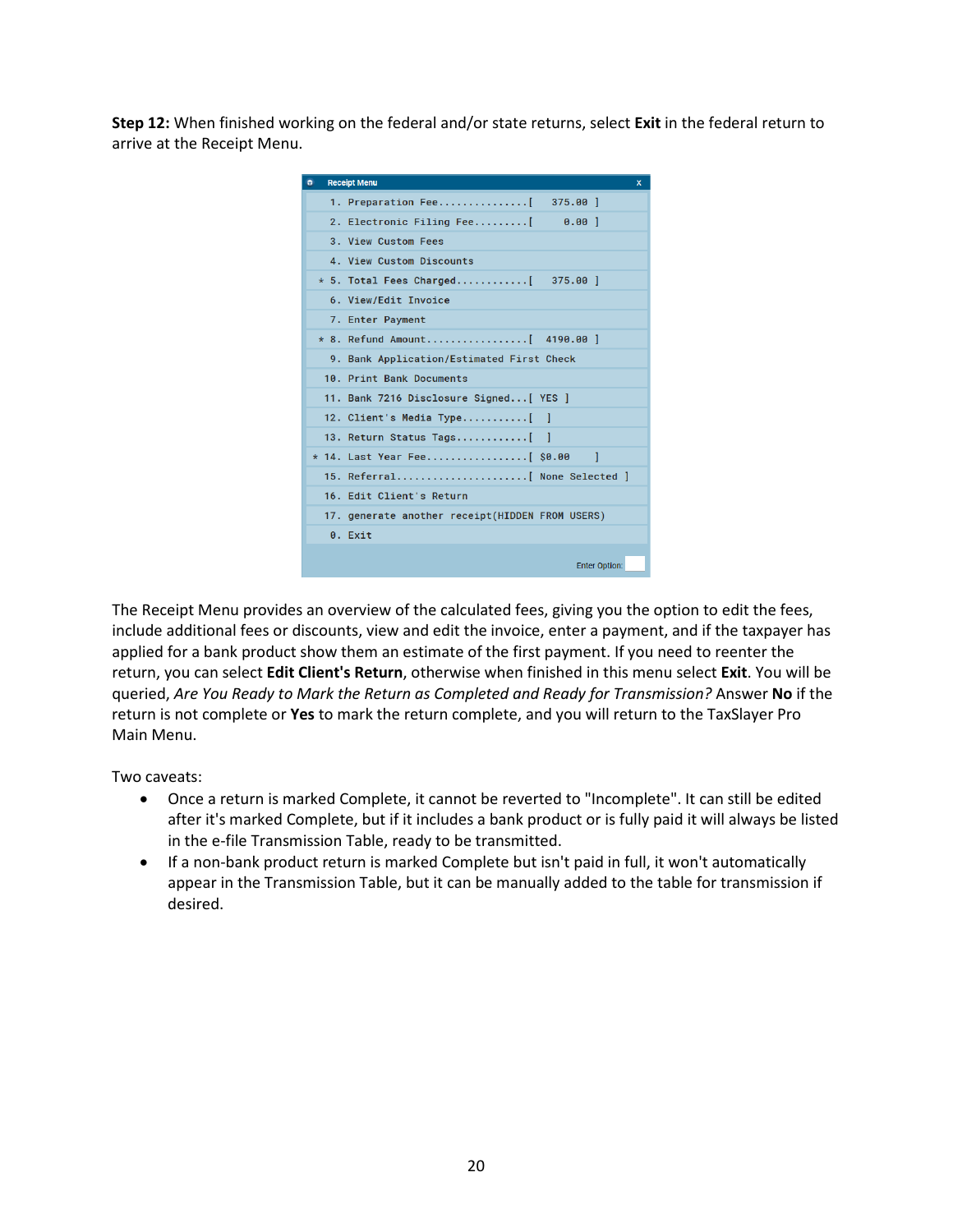## **Transmitting a Tax Return**

To e-file your returns through TaxSlayer Pro, follow the steps below:

**Step 1:** From the Main Menu of TaxSlayer Pro select **E-File**, then select **Transmit Electronic Returns**.

**Step 2:** The Transmission Table shows returns that have been both marked for electronic filing and marked complete. Returns that don't include a bank product and aren't paid in full aren't automatically listed in the table, though they can be added.

| <b>TaxSlayer Pro Transmission Table</b> |             |                      |                    |            |   |                                                  |                            |                      |      |      |        |                 |  |
|-----------------------------------------|-------------|----------------------|--------------------|------------|---|--------------------------------------------------|----------------------------|----------------------|------|------|--------|-----------------|--|
| Number of Returns to Send: 1            |             |                      |                    |            |   | State Only E-Filing will be enabled on 1/22/2020 |                            |                      |      |      |        |                 |  |
| <b>SSN</b>                              | First Name  | Last Name            | Federal Ty         | $\sqrt{S}$ | S | State Only                                       | Prepa $\blacktriangledown$ | $EFIN$ $\top$        | Fees |      | EFile  | Sent            |  |
| 400-00-0505                             | <b>DEMO</b> | <b>RETURN</b>        | <b>Dir Deposit</b> |            |   |                                                  |                            | 121121               |      | 0.00 |        |                 |  |
| <b>Add Client</b>                       |             | <b>Clear Filters</b> | Print              |            |   | Export                                           |                            | <b>Remove Client</b> |      |      | Cancel | <b>Transmit</b> |  |
|                                         |             |                      |                    |            |   |                                                  |                            |                      |      |      |        |                 |  |

Note the sixth column from the right headed "State Only". If you wish to transmit only the state return, select the State Only check box. You'll be queried to confirm you'd like to do this as well as indicate which state(s) to transmit. When finished, you'll see a check mark in the State Only check box.

There are seven buttons at the bottom of the transmission table window:

- **Add Client** Select Add Client to add a return to the transmission table. You'll need to do this, for example, when you have corrected an IRS reject and now wish to resubmit the return, or if you'd like to transmit a non-bank product return that hasn't been paid in full. Select Add Client and select the return from the list. If a return you'd like to e-file isn't listed, it either hasn't been marked for electronic filing or it hasn't been marked complete.
- **Clear Filters –** If while examining the table you have filtered the table by a value in one or more of the columns, select Clear Filters to remove the filters and see the entire table again.
- **Print** Select Print to print the list of clients in the Transmission Table to paper or PDF, giving you the option to select what columns you'd like to include.
- **Export** This function allows you to export the list of clients shown in the Transmission Table to a comma-separated values (CSV) file to be opened in your spreadsheet software, such as Excel. As with printing, you can choose which columns to include.
- **Remove Client** Select Remove Client to remove one or more returns or all returns from the Transmission Table. If you choose not to remove all returns, you'll be queried if you'd like for the removed returns to be in the table the next time you wish to transmit.
- **Cancel** Select Cancel to abort the process and return to the E-File Menu.
- **Transmit** When you are satisfied with the list of returns to be transmitted, select Transmit.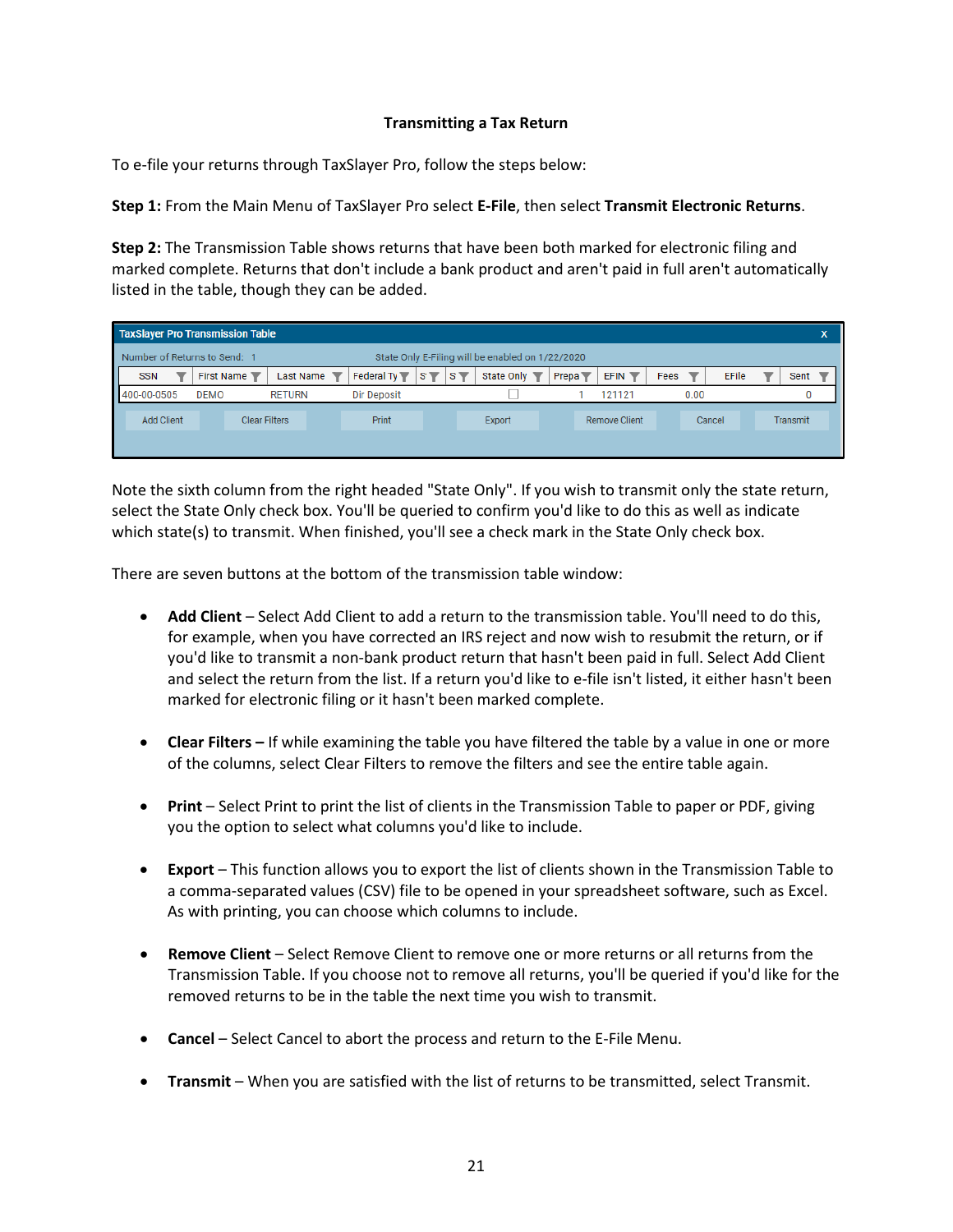**Step 3:** After selecting **Transmit** you'll be asked, *Do You Want a Printed List of Clients to Send?* We recommend that you always print the list so you will have a record of what you wished to transmit. Note that this is a list of clients *to be* transmitted; transmission hasn't yet occurred. You will be asked if the printed information is correct. If it is correct, select **Yes**. If you select **No**, you will be returned to the E-File Menu. After answering **Yes,** you'll be taken to the TaxSlayer Pro Communications window:

| <b>TaxSlayer Pro Communications</b> |      | x |
|-------------------------------------|------|---|
|                                     |      |   |
|                                     |      |   |
|                                     |      |   |
|                                     |      |   |
|                                     |      |   |
|                                     |      |   |
|                                     |      |   |
|                                     |      |   |
|                                     |      |   |
|                                     |      |   |
| Connect                             | Exit |   |
|                                     |      |   |

**Step 4:** At the TaxSlayer Pro Communications window select **Connect**. The returns will be transmitted, and if there are any acknowledgements awaiting pickup they will be received. Messages in the window indicate what's happening at each step in the process, and the final message will tell you that it's finished and that you can exit, so at that point select **Exit**. Note that once transmitted, returns cannot be retrieved or "gotten back".

**Step 5:** After transmission you'll be asked if you'd like to print the Transmission Confirmation Report listing the returns that were transmitted. Again, it's a good idea to print this report, either to paper or PDF, for your records. Returning to the E-File Main Menu, if you see two arrows on the **Print Reports** menu line, select it and print whatever reports are waiting to be printed, as indicated by two arrows on the particular report line.

The Transmission Confirmation Report lists the last name and SSN of the taxpayers who were transmitted. Keep this with the report that was printed before transmitting.

# **IMPORTANT: If you DO NOT receive a Transmission Confirmation Report, the returns DID NOT get sent to TaxSlayer Pro.**

The IRS generally acknowledges returns within 15 minutes. State agency acknowledgement time frames vary by state, generally anywhere from 15 minutes to 10 hours.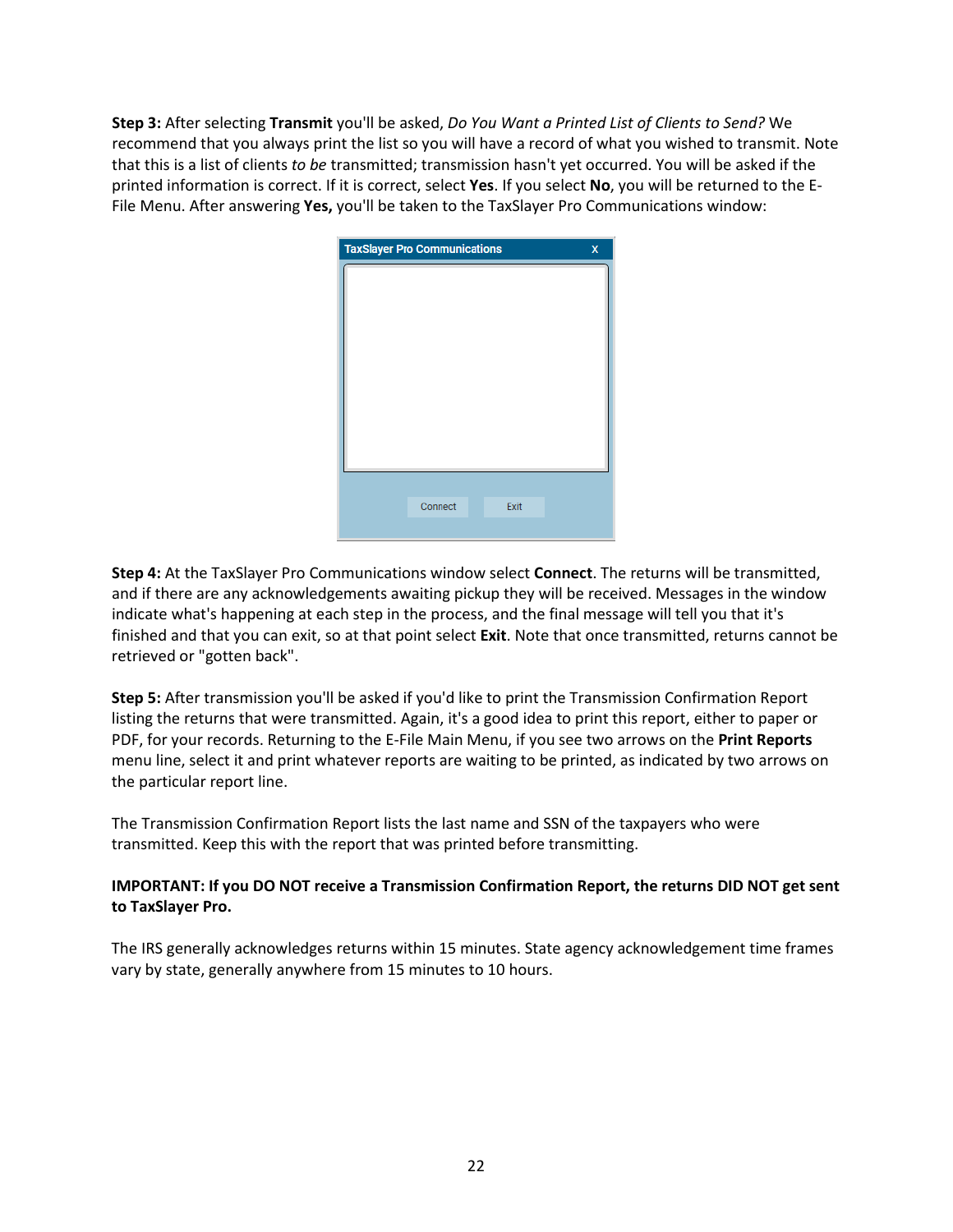## **Receiving Acknowledgements**

The IRS and the states release acknowledgements continuously throughout the day. You will automatically receive any available acknowledgements each time you transmit tax returns unless you've configured otherwise. To manually check for acknowledgements, follow the steps below:

**Step 1:** From the Main Menu of TaxSlayer Pro on the Transmitting computer, select **E-File**, then **Receive Acknowledgements Only**. This will open the TaxSlayer Pro Communications window:

| <b>TaxSlayer Pro Communications</b> |         |      | $\mathbf x$ |
|-------------------------------------|---------|------|-------------|
|                                     |         |      |             |
|                                     |         |      |             |
|                                     |         |      |             |
|                                     |         |      |             |
|                                     |         |      |             |
|                                     |         |      |             |
|                                     |         |      |             |
|                                     |         |      |             |
|                                     |         |      |             |
|                                     | Connect | Exit |             |
|                                     |         |      |             |

**Step 2:** At the TaxSlayer Pro Communications window, select **Connect**. You will see a description of each action during the retrieval process, and the final message will tell you that it's finished and that you can exit, so at that point select **Exit**.

**Step 3:** From the E-File Menu, select **Print Reports**. Each report available to print will be marked with two arrows next to the menu number. On the IRS and State Acknowledgement reports look for rejects and validation errors. Rejects are returns that the IRS or state authority rejected and are indicated with a reject code and explanation. A return that doesn't pass validation did not get sent to the IRS, and the explanation will reveal why.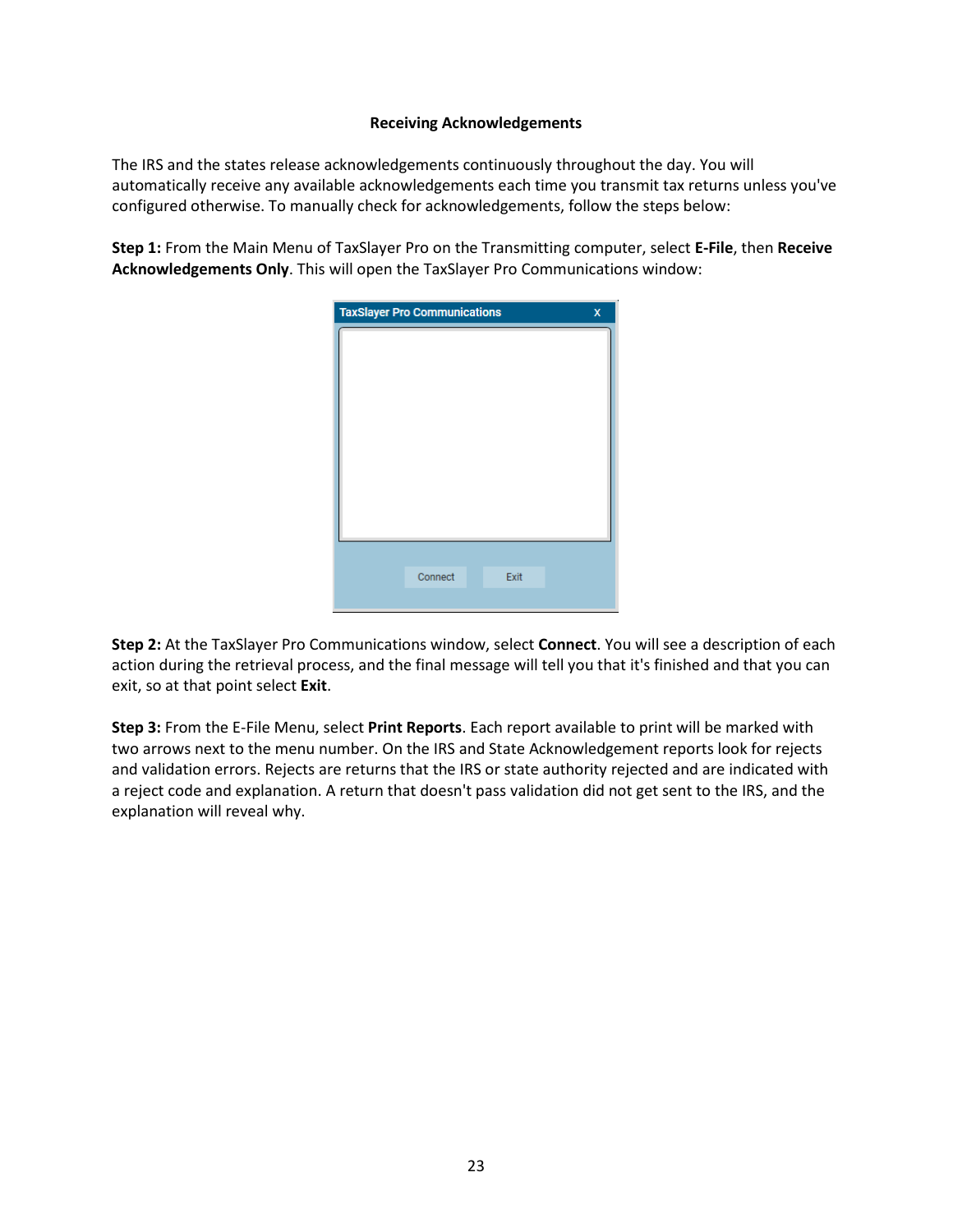## **Printing a Tax Return**

There are three ways to print a return in TaxSlayer Pro:

- In the return, from the **View Results** menu
- At the Main Menu of TaxSlayer Pro
	- o **Print** menu
	- o **View Returns** menu

When we use the term print, we mean the result will either be on paper or in PDF form, however it's configured for you, both in Microsoft Windows as well as in TaxSlayer Pro. In Windows, you may have PDF files associated with a PDF application such as Adobe Acrobat Reader, or they may open in your web browser. Likewise, you can configure TaxSlayer Pro to print to PDF or to your printer on paper. Printing to PDF has the advantage of not wasting paper and toner unnecessarily by letting you view what's going to print before going to paper.

See the knowledgebase article **[here](https://support.taxslayerpro.com/hc/en-us/articles/360009168314)** for more information about printer configuration and how to default to PDF for all printing. See the knowledgebase article **[here](https://support.taxslayerpro.com/hc/en-us/articles/360009168114)** for more information about print options included in TaxSlayer Pro and how to create your own print options.

**View Results** – From inside the tax return, select **View Results**. You can select **Print Return** to choose from among the print options or select an individual form or state return as desired. Double-click what you'd like to print, or single click and then click **OK**.

**View Returns menu** – The View Returns menu is the equivalent of the View Results menu within a return, the difference being that you don't have to open the return to print. From the Main Menu of TaxSlayer Pro select **View Returns**. In the Client List, double-click the client you wish to print. You can select **Print Return** to choose from among the print options or select an individual form or state return as desired. Double-click what you'd like to print, or single click and then click **OK**.

**Print Menu** – Printing from the Print menu is a convenient way to print multiple returns at one time. From the Main Menu of TaxSlayer Pro select **Print**, then **Print Individual Returns**. A list of your clients will appear in a pick list. Select the client from the list or enter their SSN. Once selected, you'll be given a list of print options (Note that only Print Options can be selected here, not individual forms or state returns alone.) Make your selection, then select **OK**. If you have other clients to print, select them and indicate a print option. When finished, select **Print Selected** and all the returns will be printed.

|              | <b>Select Clients To Print</b> |                       |               |                       |  | X                                           |
|--------------|--------------------------------|-----------------------|---------------|-----------------------|--|---------------------------------------------|
|              | Search By: SSN                 |                       |               | Enter Taxpayer's SSN: |  |                                             |
| Selected SSN |                                |                       |               |                       |  | First Name Last Name Suffix Spouse Complete |
|              | 400-00-0505 DEMO               |                       | <b>RETURN</b> |                       |  |                                             |
|              |                                |                       |               |                       |  | Total: 1                                    |
|              |                                | <b>Print Selected</b> |               | Cancel                |  |                                             |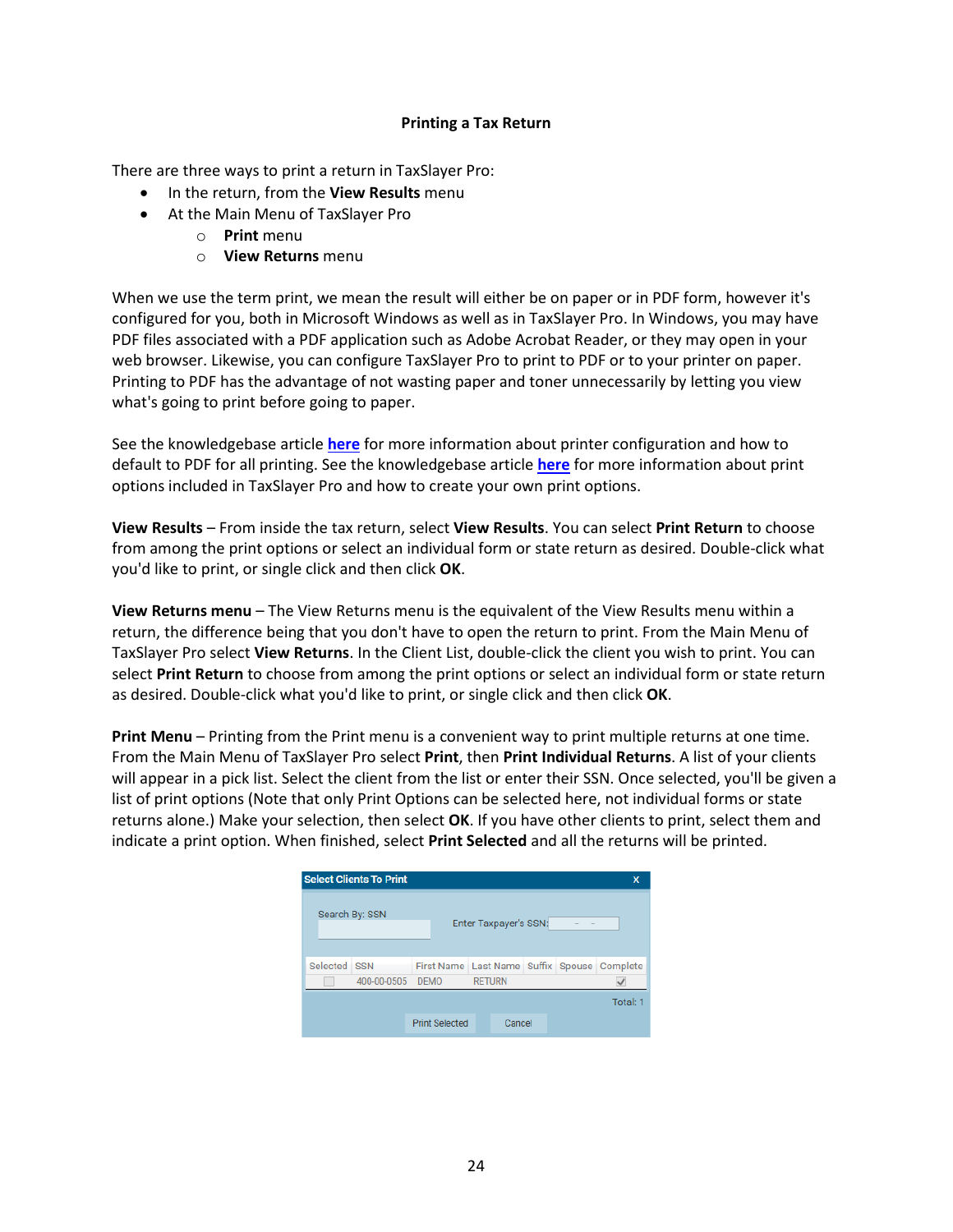#### **Program Updates**

TaxSlayer Pro has a built-in utility to download and install program updates as they are released throughout the year. By default, federal updates and updates for your state are checked every time you start the program, and if there is an update it will be downloaded and installed.

To check for updates while logged in to TaxSlayer Pro, follow the steps below.

**Step 1:** From the Main Menu of TaxSlayer Pro, select **Updates**.

**Step 2:** In the Internet Update Utility window, select **Download/Install Updates**. In the window that appears, you'll see the federal update as well as the state updates. You'll also see three colors used:

**White** – You're up to date

**Red** – An update is available

**Gray** – When you select an update the color changes to gray indicating you wish to download and install it.

| Individual<br><b>Business</b> Transfer |                                                      |                                  |          |  |
|----------------------------------------|------------------------------------------------------|----------------------------------|----------|--|
| <b>Federal Individual</b>              |                                                      |                                  |          |  |
|                                        |                                                      | Federal 11/16                    |          |  |
| <b>State Individual</b>                |                                                      |                                  |          |  |
| AL 11/16                               | ID 11/16                                             | MS 11/05                         | PA 11/16 |  |
| AR 11/15                               | IL 11/16                                             | MT 11/16                         | RI 11/16 |  |
| AZ 11/16                               | IN 11/16                                             | <b>NC 11/06</b>                  | SC 11/16 |  |
| CA 11/16                               | KS 11/13                                             | ND 11/03                         | TN 11/16 |  |
| CO 11/16                               | KY 11/14                                             | <b>NE 11/16</b>                  | TX 10/15 |  |
| CT 11/15                               | LA 11/12                                             | NH 11/16                         | UT 11/16 |  |
| DC 11/16                               | MA 11/16                                             | <b>NJ 11/16</b>                  | VA 11/16 |  |
| DE 11/13                               | MD 11/16                                             | NM 11/06                         | VT 11/16 |  |
| FL 10/19                               | ME 11/16                                             | NY 11/16                         | WI 11/16 |  |
| GA 11/16                               | MI 11/16                                             | OH 11/16                         | WV 11/16 |  |
| HI 11/16                               | MN 11/16                                             | OK 11/16                         |          |  |
| IA 11/16                               | MO 11/16                                             | OR 11/16                         |          |  |
|                                        | Hover Mouse Over an Update to<br>View Version Number | Update necessary.<br>Up to date. |          |  |
| <b>Check All Needed</b>                | Download                                             | Exit                             |          |  |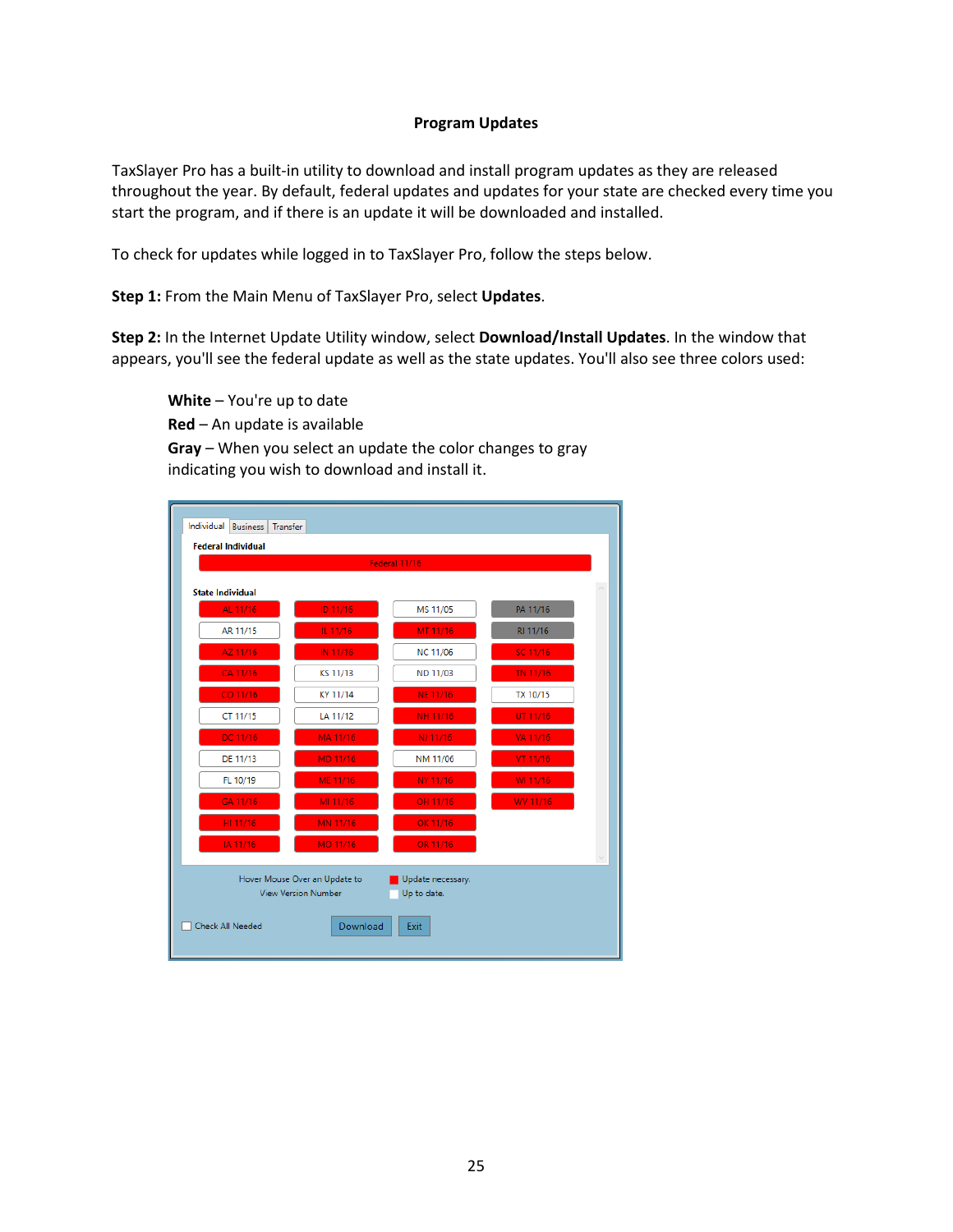**Step 3:** Select each update you want to download or select the **Check All Needed** check box, then select **Download**. A status window will appear showing the progress of the download. Downloading and installation can take a few seconds to a few minutes depending on how many downloads have been chosen, the speed of your Internet connection, and the speed of your computer's processor. Once the installation is complete, select **Exit**.

Note: Individual and Business updates download together, so you don't need to make selections in both the Individual and Business tabs. Selecting a state in one tab will get both updates.

## **Installing Updates Across a Network**

In an office using TaxSlayer Pro networked, workstation computers get their updates from the computer designated as the File Server, therefore updates should be gotten each day on the File Server first. Once the File Server has finished updating, start TaxSlayer Pro on the workstations.

To manually update a workstation at any time during the day, from the Main Menu of TaxSlayer Pro select **Updates**. Any new updates will be retrieved from the File Server.

See our knowledgebase article **[here](https://support.taxslayerpro.com/hc/en-us/articles/360009171994)** for more information about how to configure which states will automatically update every time you start the program.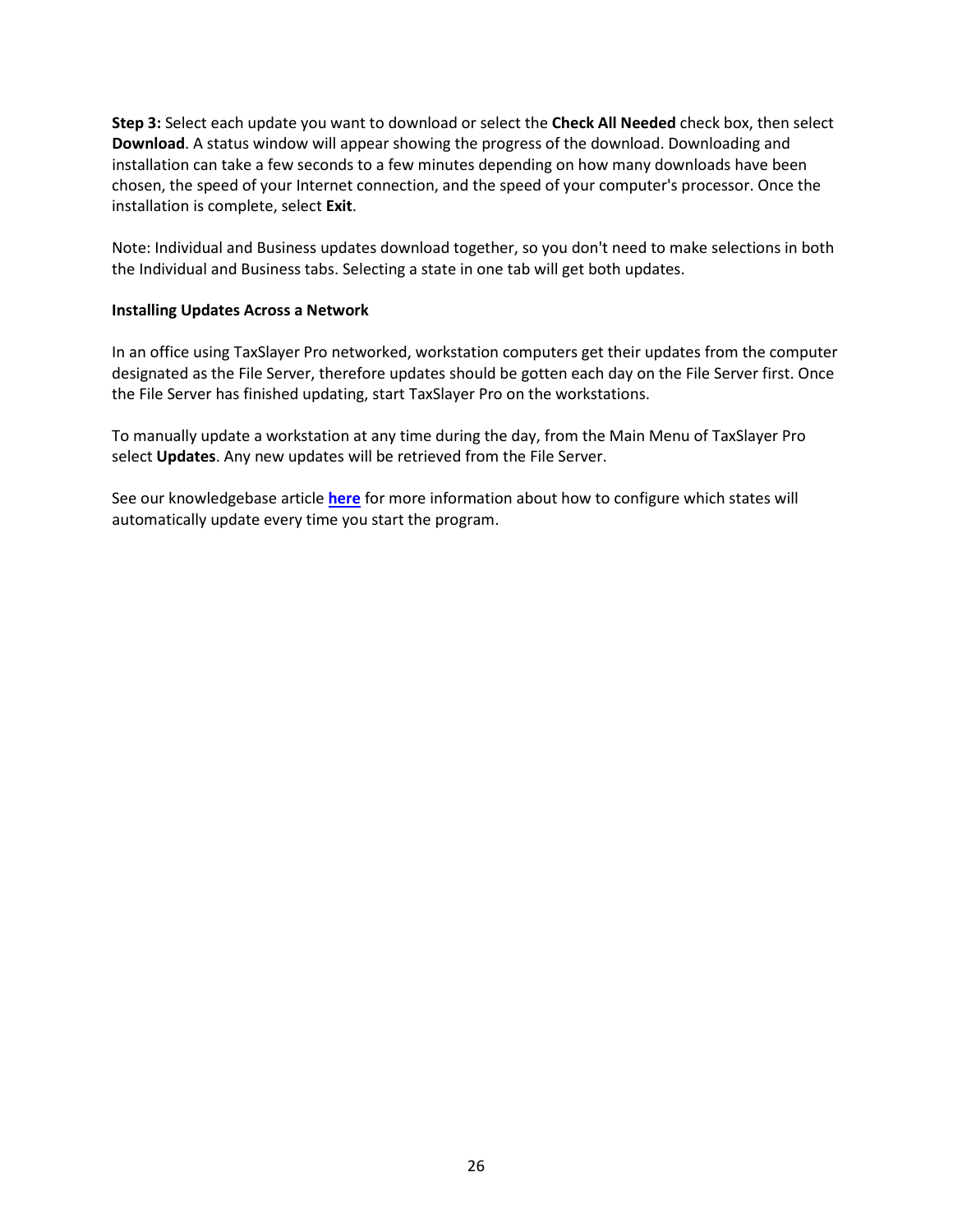## **Tax Office Checklists**

#### **IRS**

- $\Box$  Apply for new EFIN(s) if necessary, e.g., additional locations or this is a new tax prep business. If your EFIN is changing, please fax the new EFIN letter from the IRS to us at 706.868.1955. Also, please follow up with a quick email to [sales@taxslayerpro.com,](mailto:sales@taxslayerpro.com) informing us of the change and including the old EFIN, the new EFIN, and the reason for the change.
- $\Box$  Renew PTIN. This is an IRS annual requirement.
- □ Obtain IRS Tracking Number from IRS e-Services.
- **State** Familiarize yourself with:
	- $\Box$  State e-filing mandates.
	- $\Box$  Your state's requirements for bank products.
	- $\Box$  Requirements for filing extensions.
	- $\Box$  Requirements for filing business returns.
	- $\Box$  State tax law changes for 2021.

# **Getting Ready for the New Season**

- □ Purchase TaxSlayer Pro software for 2021.
- □ Verify your firm info in **[Account Hub](https://taxslayerpro.taxofficemanagement.com/accounthub/Login?ReturnUrl=%2faccounthub)**, updating it as needed.
- $\Box$  First year customers: Contact TaxSlayer Pro Support to arrange for prior year data to be converted so that it can be pulled forward into new returns in the current year.
- Purchase the **[TaxBook WebLibrary](http://www.taxslayerpro.com/order.aspx#taxbookinfo)** for use with the 2021 TaxSlayer Pro software.

## **Account Hub**

- $\Box$  Familiarize yourself with all bank products and related bank fees.
- $\Box$  Familiarize yourself with ancillary products; some can be offered with or without bank products.
- $\Box$  Complete a bank application or opt out of offering bank products.

## **Office and Computer Equipment**

- $\Box$  Back up the TaxSlayer folder to removable media, such as a thumb drive or portable hard drive. This can be done by dragging and dropping in Windows File Explorer, or you can use the backup utility in TaxSlayer Pro. See our knowledgebase article **[here](https://support.taxslayerpro.com/hc/en-us/articles/360009162234)** for more info.
- Compare our minimum and recommended system requirements **[here](https://support.taxslayerpro.com/hc/en-us/articles/360009171594)** against your computer hardware and upgrade computers as needed. If you do purchase a new computer, contact TaxSlayer Pro support to schedule one of our technical support representatives to assist with data migration.
- $\Box$  Check the C drive on your computers, which is typically where TaxSlayer Pro is installed, to ensure you're not running out of storage space.
- $\Box$  Run Windows Updates on all computers to ensure all security updates and service packs are installed. However, if your computer's operating system is older and no longer supported by Microsoft, we can't provide support as well. See our knowledgebase article **[here](https://support.taxslayerpro.com/hc/en-us/articles/360009171674)** for more info.
- $\Box$  If they have expired, renew subscriptions to anti-virus/firewall software. Exclusions for TaxSlayer Pro may need to be set.
- $\Box$  Test printers. If you print to PDF first, then to paper, does the PDF print?
- $\Box$  Order office supplies such as paper and toner. Have extra toner on hand.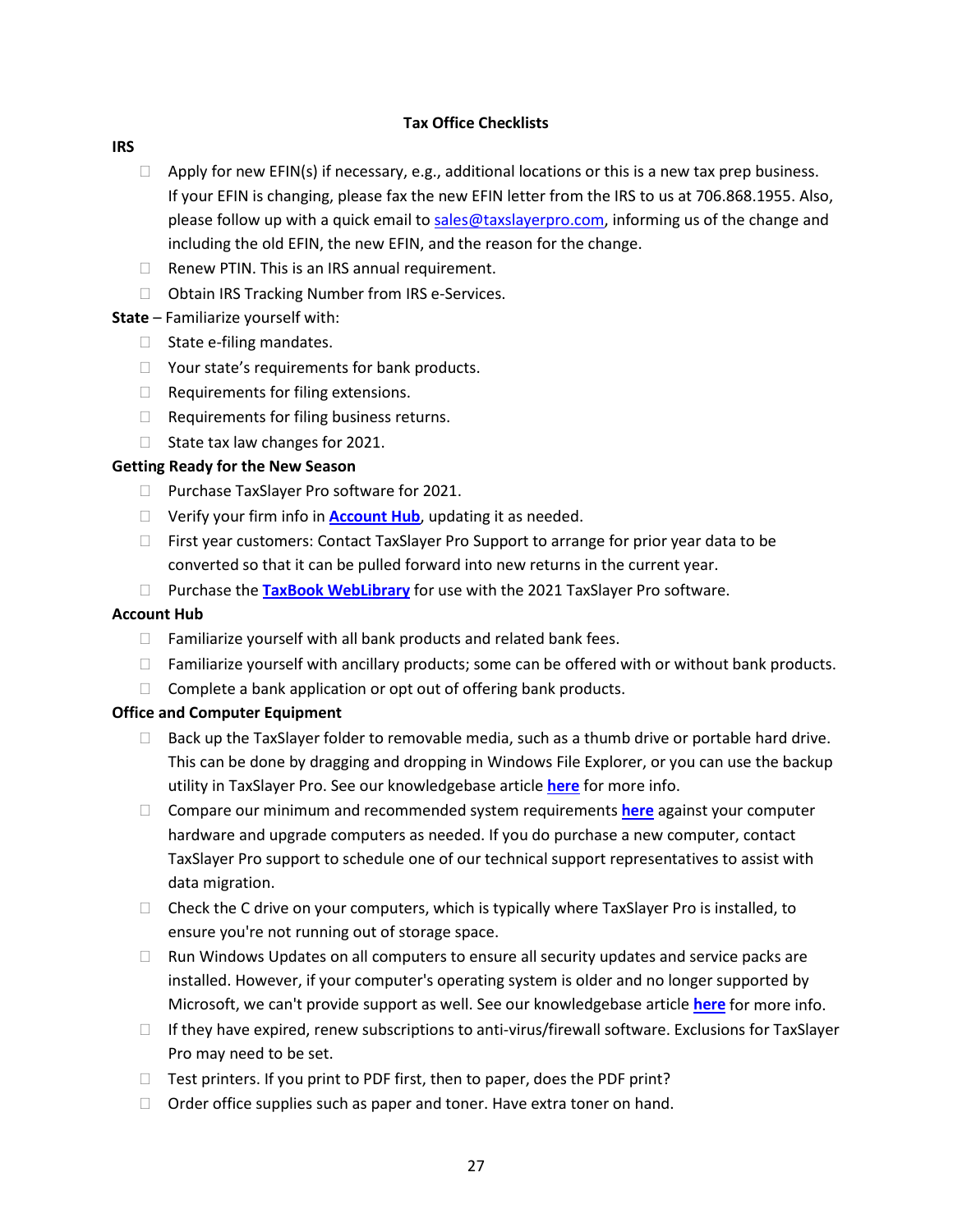- $\Box$  Premium users: Test the document scanner and signature pad for use with TaxSlayer Pro.
- $\Box$  Test internet connection for speed and reliability. Wired is typically better than wireless in terms of both speed and stability.
- $\Box$  Train employees on computer policies and equipment use.
- **IRS**
	- $\Box$  Familiarize yourself with tax law changes, including current phase out limits.
	- $\Box$  Know the EITC Compliance Requirements.

#### **Bank Products, if using**

- $\Box$  Ensure your bank product application is approved.
- $\Box$  Log in to the bank's website, learn where things are such as reports and check printing.
- $\Box$  Complete bank compliance requirements as needed (varies by bank).
- $\Box$  Order check stock and card stock from the bank.
- $\Box$  Indicate your bank in the Bank Setup menu under Configuration.
- $\Box$  Print a test check, ensuring the print is aligned.

## **TaxSlayer Pro Network, if using**

For best results and an easier installation, your office network should be set up *prior* to installing TaxSlayer Pro. This should be completed by your local IT Technician/Professional.

- $\Box$  If possible, hardwire all computers to the network to ensure stable and secure connection.
- Read our knowledgebase article **[here](https://support.taxslayerpro.com/hc/en-us/articles/360009167754)** on networking TaxSlayer Pro. If you need assistance, contact us. (Note that you don't have to wait for your 2020 software to get prior year TaxSlayer Pro programs installed and networked. Getting prior years configured and working properly will make installation of the current year's software easier.)
- $\Box$  If you use a network printer, ensure all computers can print to it.

#### **TaxSlayer Pro Software**

- $\Box$  Ensure all preparers have been added in Configuration and that their assigned security role is appropriate.
- $\Box$  Review your fees in the Fee Setup Menu under Configuration.
- **Premium users: Configure Premium Options:** 
	- □ PaperCut Paperless Office
	- Email configuration
	- $\Box$  Signature pad, if using
	- $\Box$  Twilio text messaging, if using
- $\Box$  Train employees on how to use TaxSlayer Pro.
- $\Box$  Create practice returns.
- $\Box$  Transmit practice returns to ensure your computer is communicating with TaxSlayer Pro.
- □ Download and install all federal and state updates for each prior year program.

#### **Clients**

- $\Box$  Prepare and mail organizers for prior year clients.
- Begin preseason scheduling.
- □ Implement your Marketing Strategy.

#### **Thank You for Purchasing TaxSlayer Pro!**